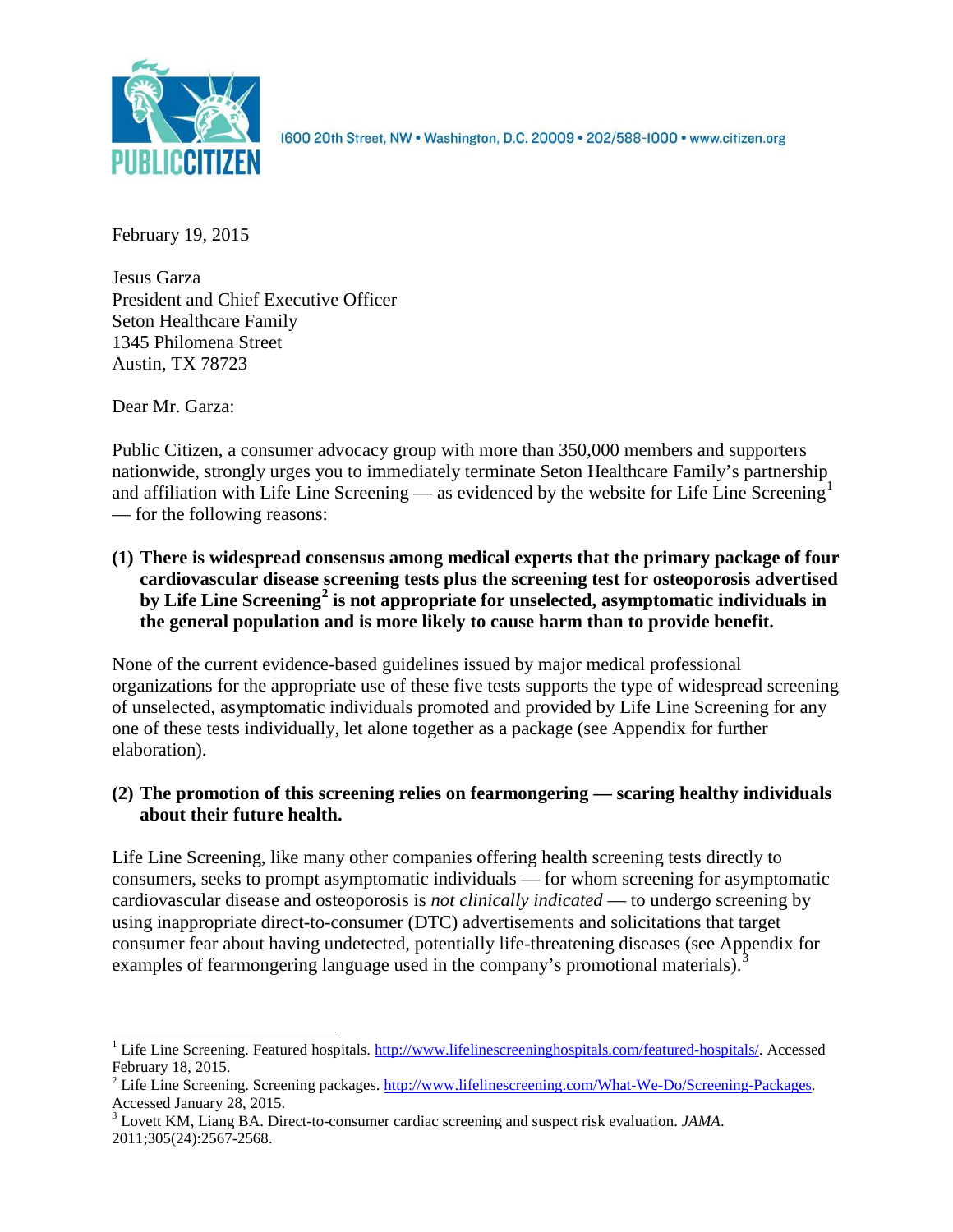## **(3) For many people, false-positive test results from this screening can lead to unfounded anxiety and additional unnecessary, risky, and costly diagnostic procedures and treatment interventions.**[4](#page-1-0),[5](#page-1-1)

Because this screening is performed broadly on *unselected, predominantly asymptomatic populations* (i.e., those not at significant risk), many people will have false**-**positive test results. False-positive results can cause unfounded anxiety and lead to additional diagnostic procedures and treatments, exposing screened individuals to additional risk of physical harm without providing offsetting benefits.

In addition to physical and psychological harms, false-positive results from medically inappropriate screening tests also cause financial harms to the people screened and to others. Unnecessary costs are borne *directly* by the screened patients/consumers for the initial screening and for some of the unnecessary follow-up testing and treatment interventions. Additionally, *indirect* cost to the broader insured population results from insurance companies passing on the costs of superfluous follow-up testing and treatment via increased premiums.

## **(4) Screening unselected, asymptomatic people will lead to** *overdiagnosis***, which occurs when individuals are diagnosed with conditions that will never cause symptoms or death.**

Some individuals undergoing inappropriate screening will have certain true-positive abnormal results, leading to the diagnosis of conditions that will never cause symptoms or death, a problem known as overdiagnosis.<sup>[6](#page-1-2)</sup> As with false-positive test results, overdiagnosis leads to unnecessary anxiety and unnecessary medical interventions. For example, imaging tests, such as the ultrasound cardiovascular disease screening tests offered by Life Line Screening, can detect abnormalities that for many people are minor and not destined to ever progress enough to cause symptoms or death; these people cannot benefit from treatment. In fact, they can only be harmed. When healthy people are systematically encouraged to get screened, overdiagnosis and the problems caused by it are made worse.<sup>[7](#page-1-3)</sup>

# **(5) The promotion and provision of this screening is** *unethical***.**

First, it is exploitative for Life Line Screening to profit from the promotion of medically nonbeneficial testing through the use of misleading advertisements and solicitations that play on people's fear. Second, this screening violates the ethical principles of beneficence (the duty to promote good and act in the best interest of the patient and the health of society) and nonmaleficence (the duty to do no harm to patients).  $8.9$  $8.9$  $8.9$  Finally, direct-to-consumer promotional

<span id="page-1-4"></span>2012;157(10):747-748.

<span id="page-1-5"></span><span id="page-1-0"></span><sup>4</sup> Lovett KM, Liang BA. Direct-to-consumer cardiac screening and suspect risk evaluation. *JAMA*.

<span id="page-1-1"></span><sup>2011;305(24):2567-2568.</sup> <sup>5</sup> Perry S. Buyer beware on 'direct-to-consumer' health screenings. March 21, 2012. *MinnPost.*  [http://www.minnpost.com/second-opinion/2012/03/buyer-beware-direct-consumer-health-screenings.](http://www.minnpost.com/second-opinion/2012/03/buyer-beware-direct-consumer-health-screenings) Accessed January 14, 2015.

<span id="page-1-2"></span><sup>6</sup> Welch HG, Schwartz LM, Woloshin S. *Overdiagnosed: Making People Sick in the Pursuit of Health*. 1st ed. Boston, MA: Beacon Press; 2011: at *xiv*.<br><sup>7</sup> *Ibid*. Page 44.<br><sup>8</sup> Wallace EA, Schumann JH, Weinberger SE. Ethics of commercial screening tests. *Ann Intern Med*.

<span id="page-1-3"></span>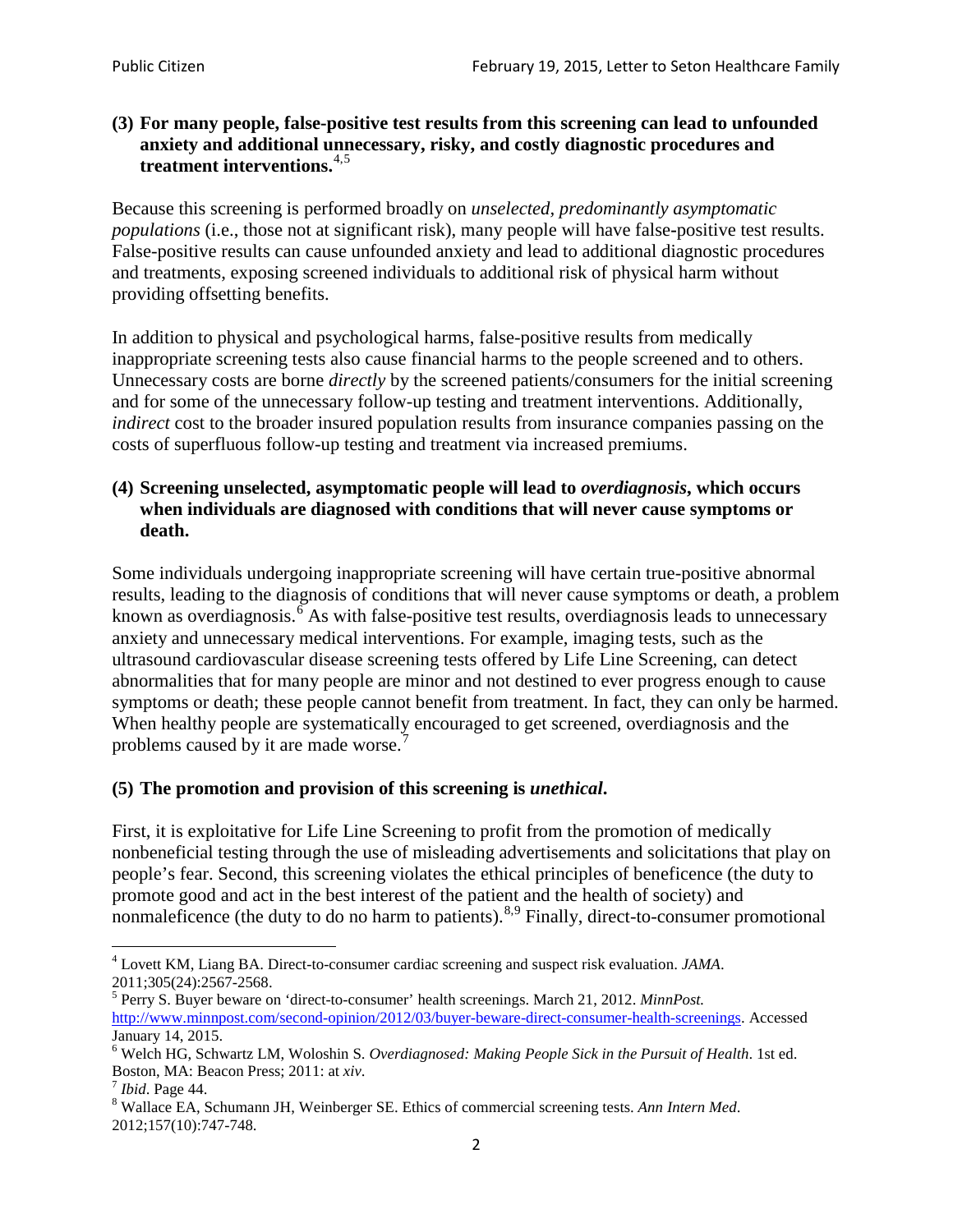materials for screening tests that fail to disclose published guidelines on recommended indications for these tests, as well as the risks of harm, violate the ethical principle of respect for persons and patient autonomy (the duty to protect and foster a patient's free, uncoerced choices). $\frac{10,11}{10,11}$  $\frac{10,11}{10,11}$  $\frac{10,11}{10,11}$  $\frac{10,11}{10,11}$ 

For these reasons, your institution's partnership with Life Line Screening does a great disservice to the community that you serve and adversely impacts public health more broadly. It is therefore imperative that your institution sever its relationship with Life Line Screening and refrain from endorsing the company's heavily promoted, nonselective, community**-**wide cardiovascular disease and osteoporosis screening programs.

Of note, many institutions like yours responded positively to similar requests from Public Citizen. In particular, on June 19, 2014, we wrote letters to 20 hospitals and medical institutions that had partnered with HealthFair, another company that inappropriately promotes similar direct-to-consumer cardiovascular disease screening tests, urging them to immediately sever their relationship with the company. [12](#page-2-2) Fifteen of the 20 institutions have informed either us or representatives of the news media that they have terminated or will be terminating their relationships with HealthFair. Public Citizen applauded these actions.

On August 11, 2014, the *Journal of the American Medical Association* published a Viewpoint article critical of hospital relationships with DTC disease screening companies.<sup>13</sup> The article co-authored by Erik Wallace, M.D., Associate Dean for the Colorado Springs Branch of the University of Colorado School of Medicine; John Schumann, M.D., Interim President, University of Oklahoma-Tulsa; and Steven Weinberger, M.D., Executive Vice President and Chief Executive Officer of the American College of Physicians, the pre**-**eminent national organization of internists — concluded as follows:

If the primary goal of hospitals and DTC screening companies is to improve the health of the populations they serve, then both entities should provide clear and convincing evidence of net benefit with the tests and treatments they offer. Given the controversy over the values and ethics of DTC screening companies and the services they offer, hospitals should clearly and publicly explain their relationships with DTC screening companies, given the lack of evidence to support mass vascular screenings. Hospitals also should justify such relationships transparently or, as Public Citizen suggests, sever such relationships.

Finally, we would also like to call to your attention the fact that on January 22, 2015, Public Citizen requested that the Federal Trade Commission investigate the advertising and promotional

<sup>&</sup>lt;sup>9</sup> Snyder L, American College of Physicians Ethics, Professionalism, and Human Rights Committee. American College of Physicians ethics manual. Sixth edition. Ann Intern Med. 2012;156(1):73-104.

<span id="page-2-0"></span><sup>&</sup>lt;sup>10</sup> Wallace EA, Schumann JH, Weinberger SE. Ethics of commercial screening tests. *Ann Intern Med*. 2012;157(10):747-748.

<span id="page-2-1"></span> $11$  Snyder L, American College of Physicians Ethics, Professionalism, and Human Rights Committee. American College of Physicians ethics manual: Sixth edition. *Ann Intern Med*. 2012;156(1):73-104.<br><sup>12</sup> Public Citizen. Letters to twenty hospitals and medical institutions asking them to end their partnerships with

<span id="page-2-2"></span>HealthFair. [http://www.citizen.org/hrg2206.](http://www.citizen.org/hrg2206) Accessed October 2, 2014.

<span id="page-2-3"></span><sup>13</sup> Wallace EA, Schumann JH, Weinberger SE. Hospital relationships with direct-to-consumer screening companies. *JAMA*. 2014;312(9):891-892. Published online August 11, 2014. doi:10.1001/jama.2014.9500.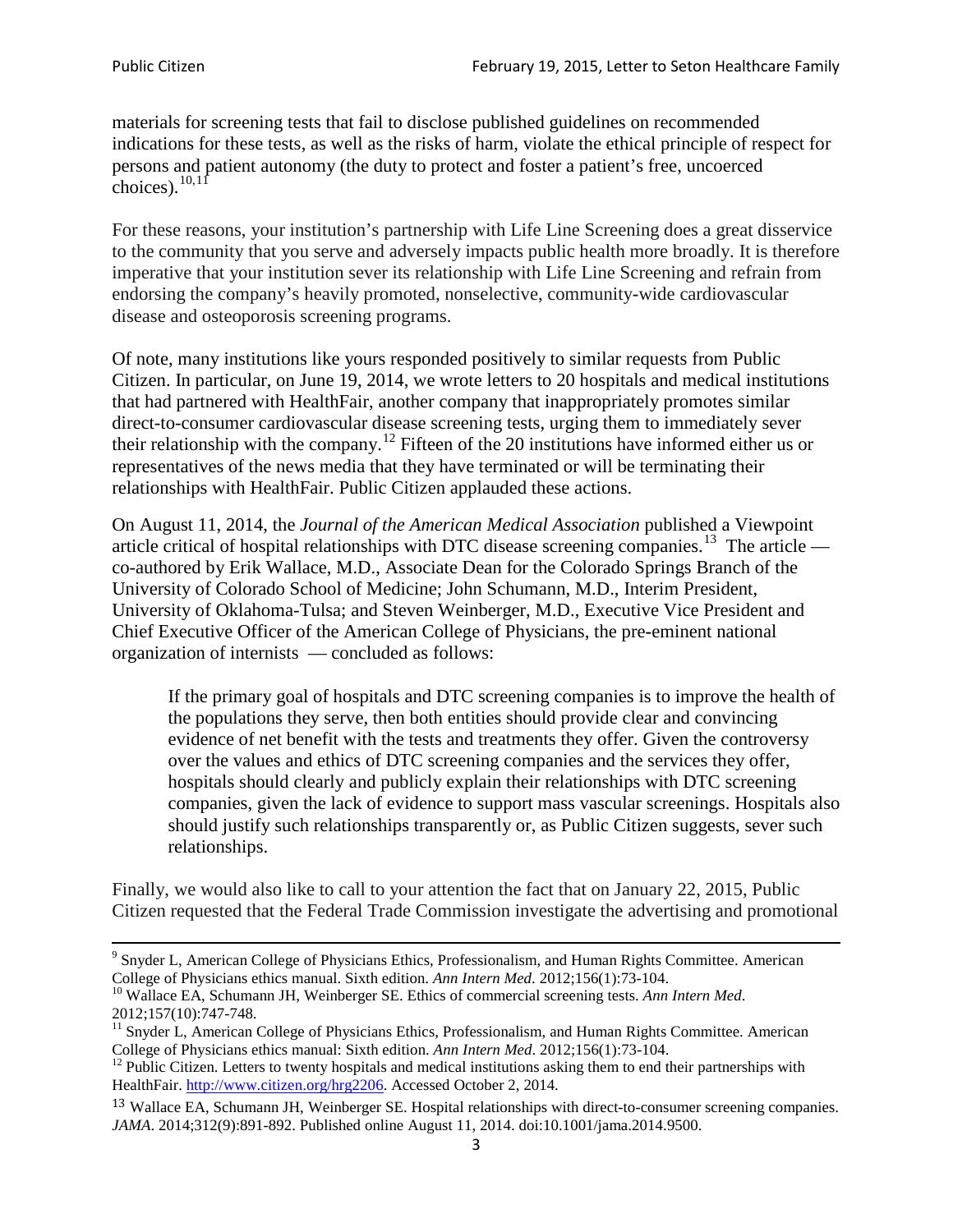activities of Life Line Screening. There is evidence that the company's advertising and promotional materials contain numerous statements that may be deceptive within the meaning of the Federal Trade Commission Act. These materials make unsubstantiated medical-benefit efficacy claims about Life Line Screening's primary cardiovascular disease and osteoporosis screening package, and they omit information material to consumers regarding the risks of adverse health-related outcomes and financial harms that may result from the screening.

Thank you for your prompt attention to this important patient safety and public health issue. Please contact us when you end your relationship with Life Line Screening.

Sincerely,

Vikram Krishnasamy, M.D., M.P.H. Researcher Public Citizen's Health Research Group

Michael Carome, M.D. **Director** Public Citizen's Health Research Group

Sidney M. Wolfe, M.D. Founder and Senior Adviser Public Citizen's Health Research Group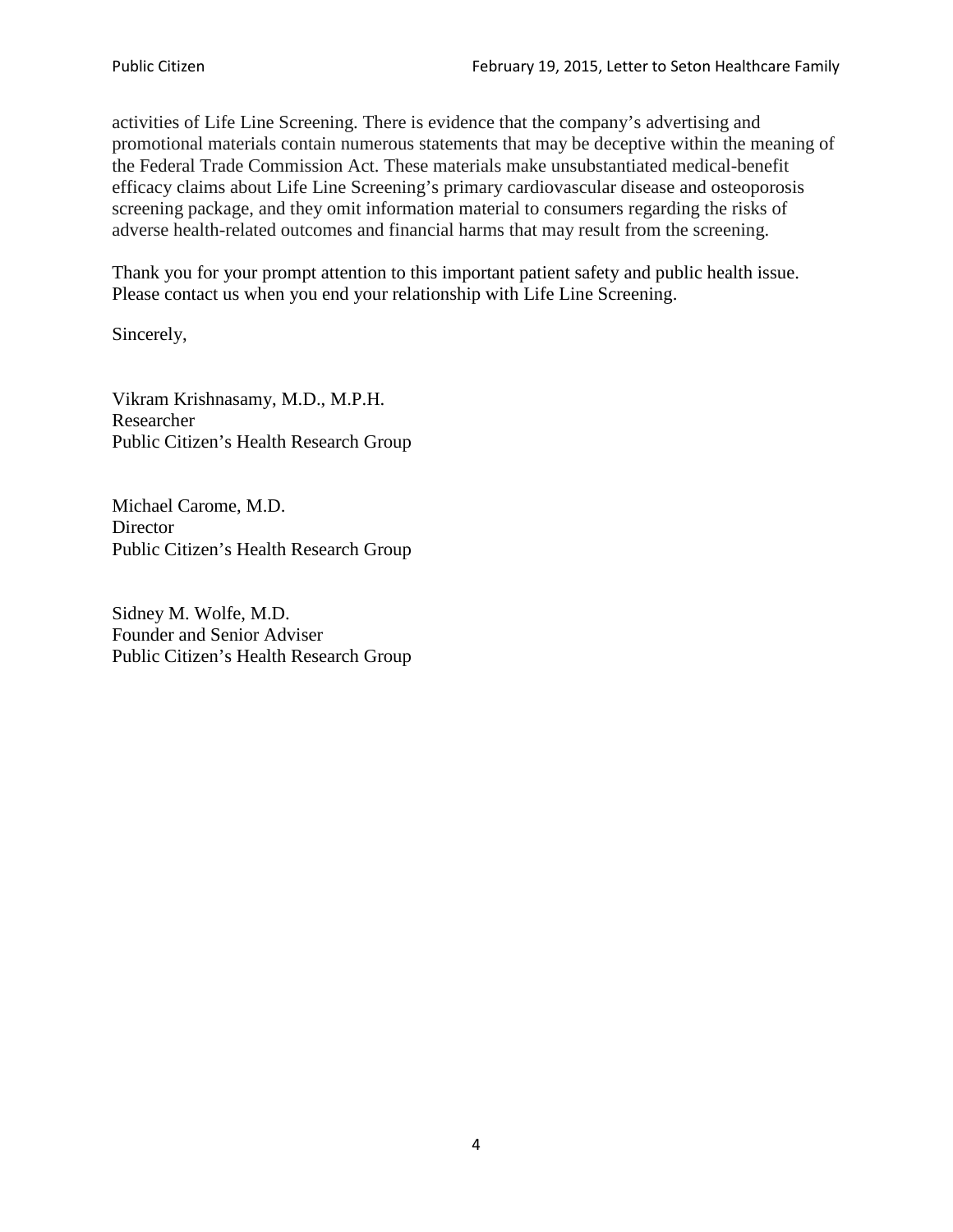# **Appendix**

## **Assessment of Cardiovascular Disease and Osteoporosis Screening Tests Offered by Life Line Screening**

Life Line Screening heavily promotes directly to consumers a package of four cardiovascular disease screening tests plus an osteoporosis risk assessment test.<sup>[14](#page-4-0),[15](#page-4-1)</sup> The four cardiovascular disease screening tests in the package are an electrocardiogram to screen for atrial fibrillation, a carotid artery ultrasound, an abdominal aortic aneurysm ultrasound, and a peripheral arterial disease test. The osteoporosis risk assessment test is an ultrasound of the heel bone to measure bone mass density.

Promotional materials describing these screening tests on the Life Line Screening website and in direct-to-consumer print solicitations mailed directly to people's homes misleadingly note the following:

Since our inception in 1993, we have screened nearly eight million people, and currently screen nearly one million people each year at over 16,000 screening events nationwide. Through this experience, we often identify serious health issues and **have helped save thousands of lives**. [16](#page-4-2) [Emphasis added]

"These screenings have **proven to be safe and accurate** in detecting your risks of stroke and vascular disease – so you and your doctor can do something about it before it's too late."<sup>[17](#page-4-3)</sup> [Emphasis added]

The Life Line Screening promotional materials recommend that adults over age 50 undergo these five screening tests annually:<sup>[18](#page-4-4),[19,](#page-4-5)[20,](#page-4-6)[21](#page-4-7),[22](#page-4-8)</sup>

Q. Who needs to be screened?

A. The answer is anyone over 50 who wants to be proactive about his or her health. …

<span id="page-4-0"></span><sup>&</sup>lt;sup>14</sup> Life Line Screening. Screening packages. [http://www.lifelinescreening.com/What-We-Do/Screening-Packages.](http://www.lifelinescreening.com/What-We-Do/Screening-Packages) AccessedJanuary 9, 2015.

<span id="page-4-1"></span><sup>&</sup>lt;sup>15</sup> Undated letter from Kevin DeWeese, Director of Clinical Operations, Life Line Screening, to a consumer.

Received November 2014.<br><sup>16</sup> Life Line Screening. Who we are. http://www.lifelinescreening.com/Who-We-Are. Accessed January 9, 2015.

<span id="page-4-3"></span><span id="page-4-2"></span><sup>&</sup>lt;sup>17</sup> Undated letter from Kevin DeWeese, Director of Clinical Operations, Life Line Screening, to a consumer. Received November 2014.

<span id="page-4-4"></span><sup>&</sup>lt;sup>18</sup> Life Line Screening. Atrial fibrillation screening. [http://www.lifelinescreening.com/What-We-Do/What-We-](http://www.lifelinescreening.com/What-We-Do/What-We-Screen-For/Atrial-Fibrillation)[Screen-For/Atrial-Fibrillation.](http://www.lifelinescreening.com/What-We-Do/What-We-Screen-For/Atrial-Fibrillation) Accessed January 9, 2015.

<sup>&</sup>lt;sup>19</sup> Life Line Screening. Carotid artery disease screening. [http://www.lifelinescreening.com/What-We-Do/What-We-](http://www.lifelinescreening.com/What-We-Do/What-We-Screen-For/Carotid-Artery-Disease)

<span id="page-4-6"></span><span id="page-4-5"></span>[Screen-For/Carotid-Artery-Disease.](http://www.lifelinescreening.com/What-We-Do/What-We-Screen-For/Carotid-Artery-Disease) Accessed January 9, 2015.<br><sup>20</sup> Life Line Screening. Abdominal aortic aneurysm screening.. http://www.lifelinescreening.com/What-We-Do/What-We-Do/What-We-Screen-For/Abdominal-Aortic-Aneury

<span id="page-4-7"></span><sup>&</sup>lt;sup>21</sup> Life Line Screening. Peripheral arterial disease screening. [http://www.lifelinescreening.com/What-We-Do/What-](http://www.lifelinescreening.com/What-We-Do/What-We-Screen-For/Peripheral-Arterial-Disease)

<span id="page-4-8"></span>[We-Screen-For/Peripheral-Arterial-Disease.](http://www.lifelinescreening.com/What-We-Do/What-We-Screen-For/Peripheral-Arterial-Disease) Accessed January 9, 2015.<br><sup>22</sup> Life Line Screening. Osteoporosis screening/bone density test. [http://www.lifelinescreening.com/What-We-](http://www.lifelinescreening.com/What-We-Do/What-We-Screen-For/Osteoporosis)[Do/What-We-Screen-For/Osteoporosis.](http://www.lifelinescreening.com/What-We-Do/What-We-Screen-For/Osteoporosis) Accessed January 9, 2015.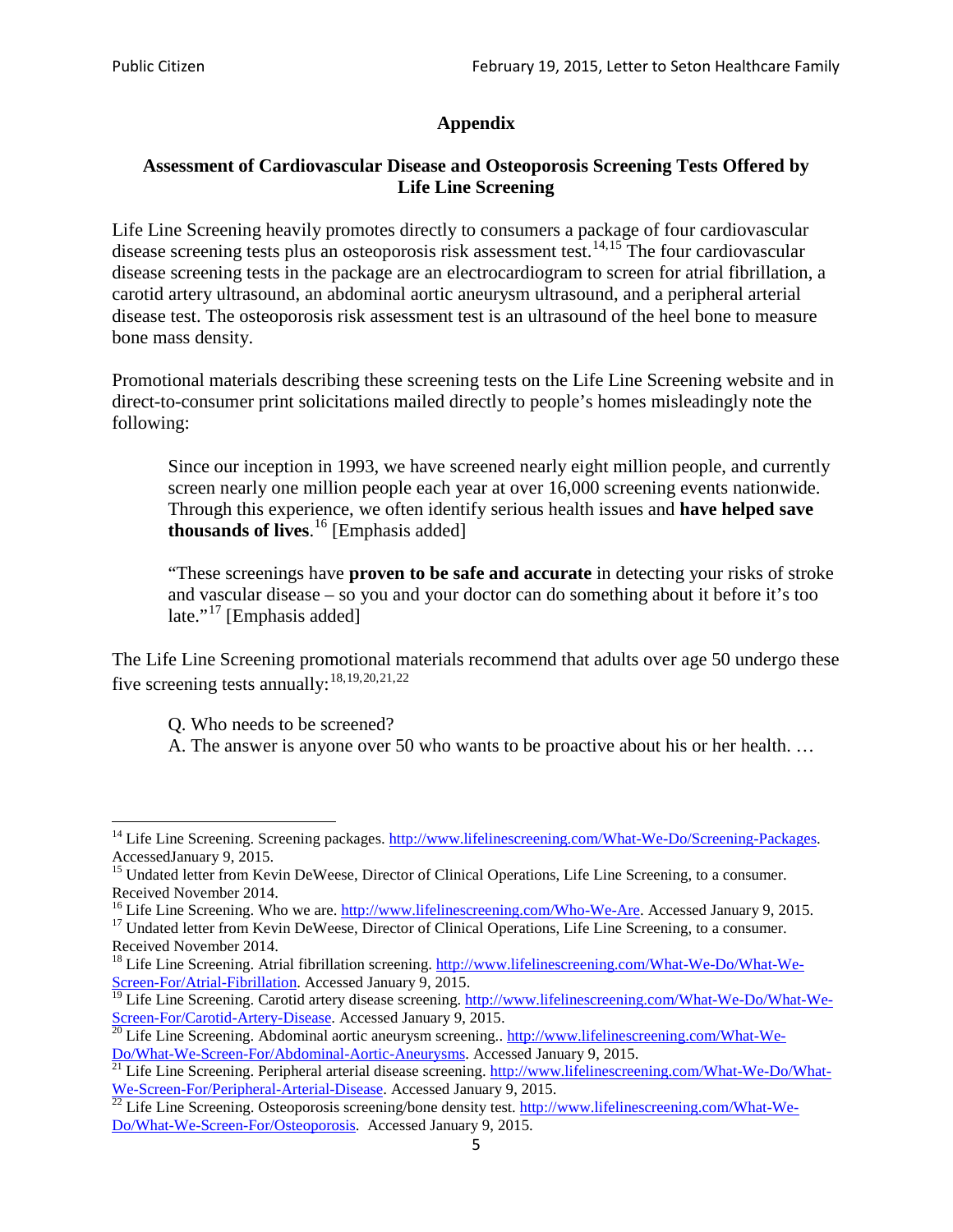However if you have a family history of stroke or heart disease, or if you have high risk factors such as being overweight, high cholesterol, smoking, or lack exercise you may wish to be screened, even if you are in your  $40^{\circ}$ s.<sup>[23](#page-5-0)</sup>

Life Line Screening's primary package is offered at a price of \$149, purportedly providing consumers a "savings of \$181."<sup>[24](#page-5-1)</sup>

Life Line Screening seeks to prompt asymptomatic individuals for whom screening for asymptomatic cardiovascular disease and osteoporosis is *not clinically indicated* to undergo screening by using inappropriate direct-to-consumer advertisements and solicitations that target consumer fear about having undetected, potentially life-threatening diseases.<sup>[25](#page-5-2)</sup> Examples of such statements found on Life Line Screening's website and print solicitation materials include the following:

- Website: "The absence of risk factors does **not** guarantee that a person will not die from a heart attack. In fact, 1 in 3 people who develop a myocardial infarction (MI) will not have any of the conventional risk factors, which include smoking, unhealthy diet, obesity, physical inactivity, high blood pressure, diabetes and raised lipids."[26](#page-5-3) [Emphasis in original]
- Website: "Similarly, **80% – 85% of strokes occur without warning in asymptomatic patients**, so they can only be significantly reduced by finding and treating the disease before it happens."<sup>[27](#page-5-4)</sup> [Emphasis added]
- Website: "Abdominal aortic aneurysms pose a threat because **they are usually silent until a medical emergency occurs**."[28](#page-5-5) [Emphasis added]
- Website: "**Aneurysms are a health risk because they can burst or rupture. A ruptured aneurysm can cause severe internal bleeding, which can lead to shock or even death.**"<sup>[29](#page-5-6)</sup> [Emphasis in original]
- Website: "Your carotid arteries are the two large blood vessels in your neck that supply blood to your brain. When these arteries become clogged with cholesterol, they become

<span id="page-5-0"></span><sup>&</sup>lt;sup>23</sup> Life Line Screening. Questions  $\&$  answers about Life Line Screening. Enclosure to undated letter from Kevin DeWeese, Director of Clinical Operations, Life Line Screening, to a consumer. Received November 2014.

<span id="page-5-1"></span><sup>&</sup>lt;sup>24</sup> Undated letter from Kevin DeWeese, Director of Clinical Operations, Life Line Screening, to a consumer. Received November 2014.

<span id="page-5-2"></span><sup>25</sup> Lovett KM, Liang BA. Direct-to-consumer cardiac screening and suspect risk evaluation. *JAMA*.  $2011;305(24):2567-2568$ .<br><sup>26</sup> Life Line Screening. The benefits of ultrasound screening in key cardiovascular disease areas.

<span id="page-5-3"></span>[http://www.lifelinescreeningresearch.com/the-benefits-of-ultrasound-screening/.](http://www.lifelinescreeningresearch.com/the-benefits-of-ultrasound-screening/) Accessed January 9, 2015.<br><sup>28</sup> Life Line Screening. Abdominal aortic aneurysm screening. http://www.lifelinescreening.com/What-We-<br><sup>28</sup> Life L

<span id="page-5-5"></span><span id="page-5-4"></span>[Do/What-We-Screen-For/Abdominal-Aortic-Aneurysms.](http://www.lifelinescreening.com/What-We-Do/What-We-Screen-For/Abdominal-Aortic-Aneurysms) Accessed January 9, 2015. <sup>29</sup> Life Line Screening. Abdominal aortic aneurysm (AAA).

<span id="page-5-6"></span>[http://www.lifelinescreening.com/~/media/Files/US/pdfs/FactSheetAAAupdated.ashx.](http://www.lifelinescreening.com/~/media/Files/US/pdfs/FactSheetAAAupdated.ashx) Accessed January 9, 2015.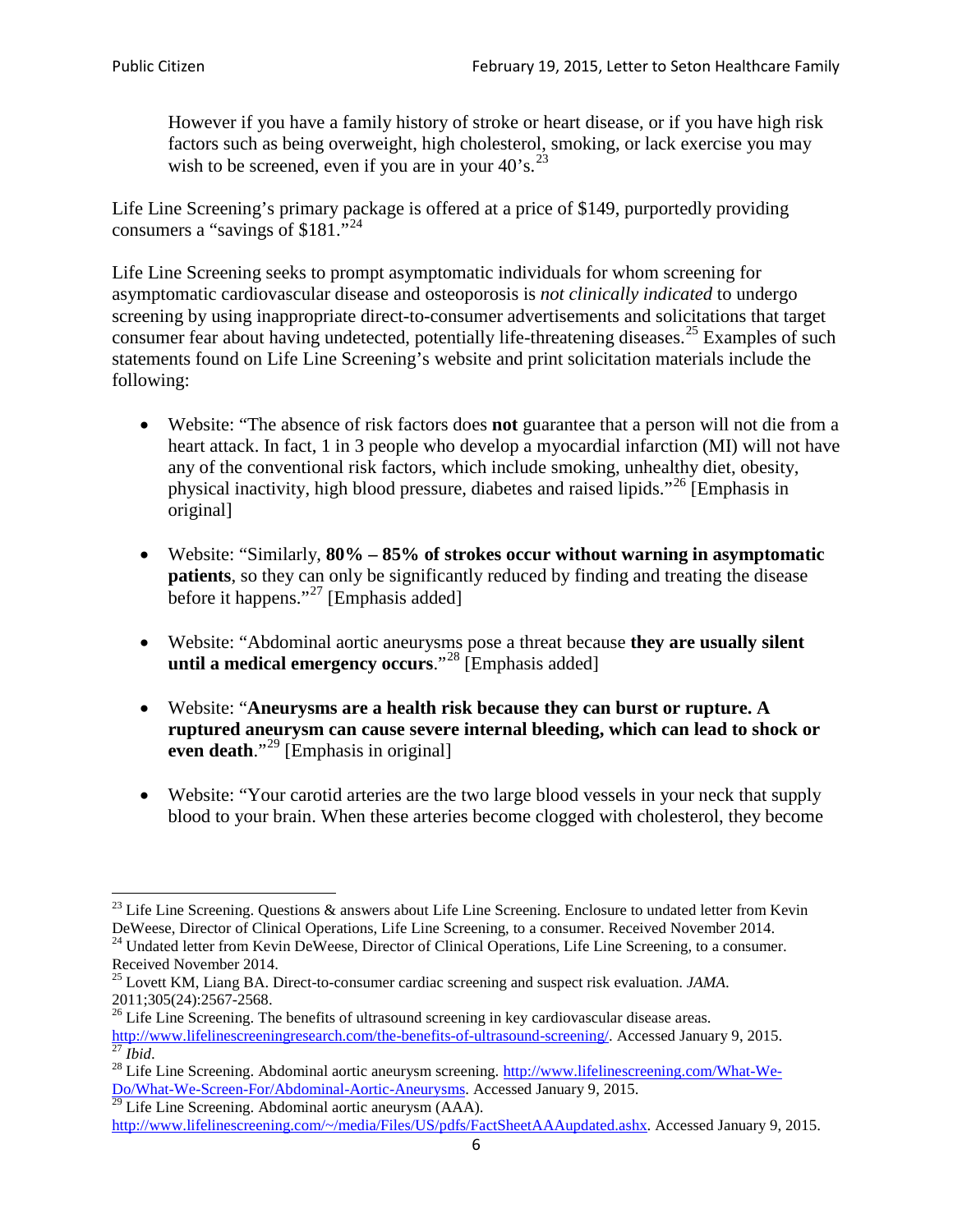**dangerously narrow**. **If a blood clot occurs in the carotid arteries, then blood cannot reach your brain and a stroke can result**. "<sup>[30](#page-6-0)</sup> [Emphasis added]

- Website: "A ruptured aortic aneurysm can cause massive internal bleeding and requires prompt emergency treatment to prevent death. **It is estimated that 80% of people with a ruptured aneurysm will die, and that many of these will die before being able to reach a hospital.**"<sup>[31](#page-6-1)</sup> [Emphasis added]
- Website: "As we age, bones begin to break down faster than new bone can be formed. Osteoporosis removes minerals from bones until they become so weak and brittle that they fracture very easily. Actions such as bending to pick up a newspaper, lifting a vacuum, or even coughing can cause a fracture. **Some fractures, such as hip fractures, may require hospitalization or major surgery, and may result in disability or even**  death."<sup>[32](#page-6-2)</sup> [Emphasis added]
- Direct-to-consumer letter: "These screenings have proven to be safe and accurate in detecting **your risks of stroke and vascular disease** – so you and your doctor **can do something about it before it's too late**."<sup>[33](#page-6-3)</sup> [Emphasis added]
- Direct-to-consumer letter: "The lifetime risk of stroke for middle-aged men and women is 1 in 5 for women and 1 in 6 for men, and **it takes a terrible toll on families**."[34](#page-6-4) [Emphasis added]
- Direct-to-consumer letter: "Life Line Screening has conducted nearly 8 million screenings, and customers sometimes tell us they feel the **screenings saved their lives**."[35](#page-6-5) [Emphasis added]
- Direct-to-consumer letter:  $36$  "What's inside your arteries?" [Emphasis in original]

As discussed below, a review of current evidence-based guidelines and relevant scientific literature fails to provide support for use of these five tests — individually or together as a package — for widespread screening of asymptomatic individuals in the general adult population over age 50 on a one-time basis, let alone annually. For many individuals, the risks of harm outweigh the benefits of the testing. Moreover, since the tests are not clinically indicated for most people being screened, and since many people will undergo additional unnecessary testing, these screenings are resulting in financial harm to many individuals.

<span id="page-6-0"></span><sup>&</sup>lt;sup>30</sup> Life Line Screening. Carotid artery disease screening. [http://www.lifelinescreening.com/What-We-Do/What-We-](http://www.lifelinescreening.com/What-We-Do/What-We-Screen-For/Carotid-Artery-Disease)[Screen-For/Carotid-Artery-Disease.](http://www.lifelinescreening.com/What-We-Do/What-We-Screen-For/Carotid-Artery-Disease) Accessed January 9, 2015.<br><sup>31</sup> *Ibid.* 32 Life Line Screening. Osteoporosis screening/bone density test. [http://www.lifelinescreening.com/What-We-](http://www.lifelinescreening.com/What-We-Do/What-We-Screen-For/Osteoporosis)

<span id="page-6-2"></span><span id="page-6-1"></span>[Do/What-We-Screen-For/Osteoporosis.](http://www.lifelinescreening.com/What-We-Do/What-We-Screen-For/Osteoporosis) Accessed January 9, 2015. <sup>33</sup> Undated letter from Kevin DeWeese, Director of Clinical Operations, Life Line Screening, to a consumer.

<span id="page-6-3"></span>Received November 2014.<br><sup>34</sup> Ibid.

<span id="page-6-4"></span>

<span id="page-6-5"></span><sup>34</sup> *Ibid*. 35 *Ibid*. 36 *Ibid*.

<span id="page-6-6"></span>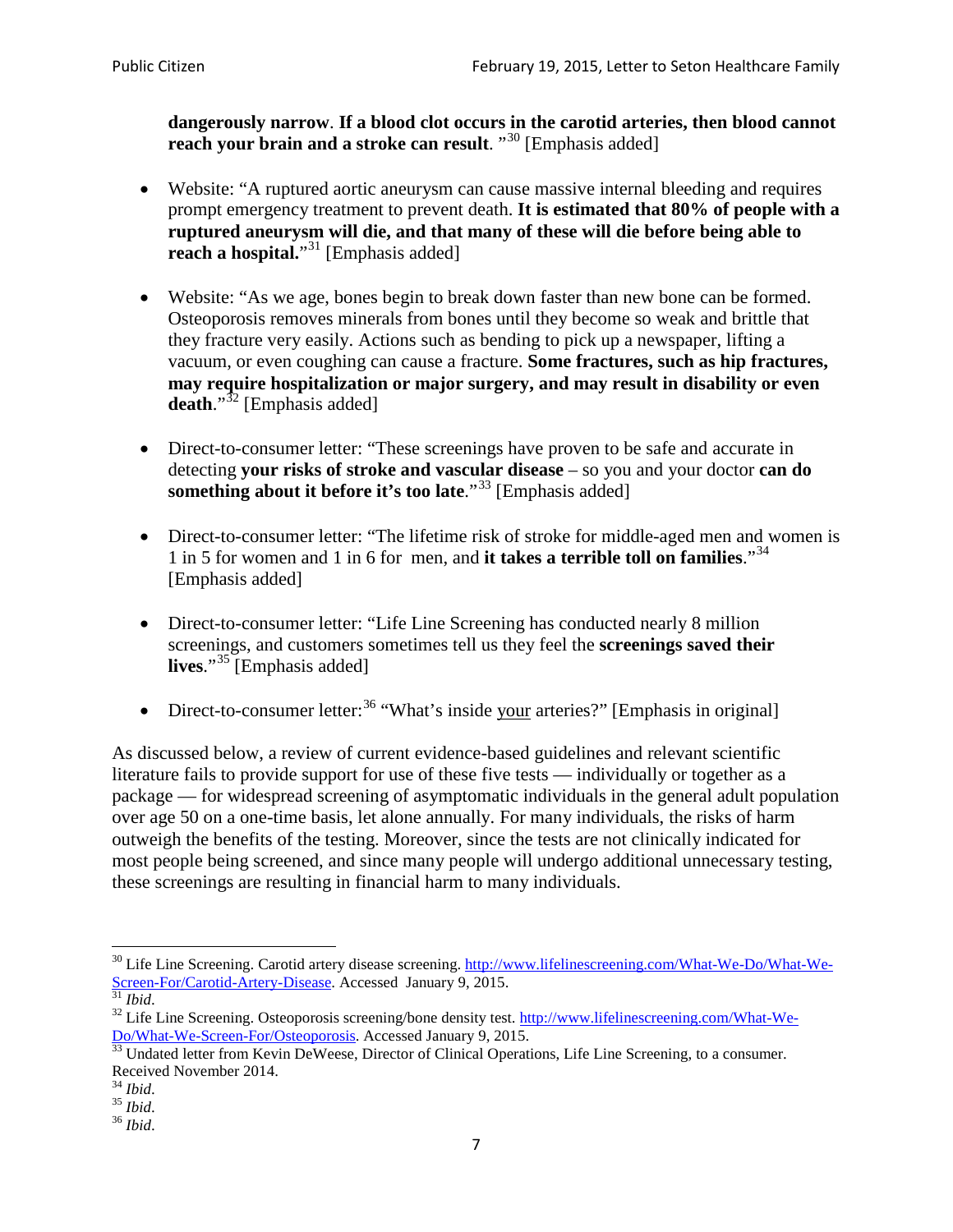Although the following screening tests sound appealing, each one either: (a) clinically benefits only appropriately selected high-risk groups of patients (rather than *all* adults over age 50); or (b) has not been scientifically proven to provide any clinically meaningful benefit to anyone. Widespread and indiscriminate use of these tests is likely to be harmful to large numbers of individuals in the general, asymptomatic population by yielding a significant number of falsepositive test results, leading to subsequent unnecessary diagnostic procedures and treatments, associated adverse effects of those procedures and treatments, and unwarranted anxiety in tested individuals. In addition, some individuals undergoing inappropriate screening will have truepositive abnormal results, but the abnormalities found will never cause symptoms or death, leading to overdiagnosis.

## **A. Atrial fibrillation screening with electrocardiogram (ECG):**

The Life Line Screening online promotional materials state:<sup>[37](#page-7-0)</sup>

Atrial Fibrillation is the most common type of heart arrhythmia (abnormal heartbeat). It occurs when the heart's upper chambers (the atria) beat irregularly or quiver. Without an effective heartbeat blood isn't pumped completely out of the atria, causing blood to pool and possibly clot. A clot can travel to other parts of the body, including the brain, where it may result in stroke.

Screening for Atrial Fibrillation

• A non-invasive procedure used to detect irregular heartbeat (a major risk factor for stroke), an Atrial Fibrillation screening is performed by attaching [ECG] electrodes above your wrists and ankles.

Who should have an atrial fibrillation screening?

• Anyone with risk factors for stroke, atrial fibrillation or carotid artery disease

How often should I get an atrial fibrillation screening?

• Annually

<span id="page-7-1"></span>However, we are not aware of any major medical professional organization that endorses widespread screening of asymptomatic patients younger than age 65 for atrial fibrillation. In addition, atrial fibrillation can be detected in most patients who have the condition simply by checking for an irregularly irregular pulse during a physical exam.

In 2011, the American Heart Association (AHA) and the American Stroke Association (ASA) jointly issued updated evidence-based guidelines for the primary prevention of stroke.<sup>[38](#page-7-1)</sup> The

<span id="page-7-0"></span><sup>&</sup>lt;sup>37</sup> Life Line Screening. Atrial fibrillation screening. [http://www.lifelinescreening.com/What-We-Do/What-We-](http://www.lifelinescreening.com/What-We-Do/What-We-Screen-For/Atrial-Fibrillation)[Screen-For/Atrial-Fibrillation.](http://www.lifelinescreening.com/What-We-Do/What-We-Screen-For/Atrial-Fibrillation) Accessed January 9, 2015.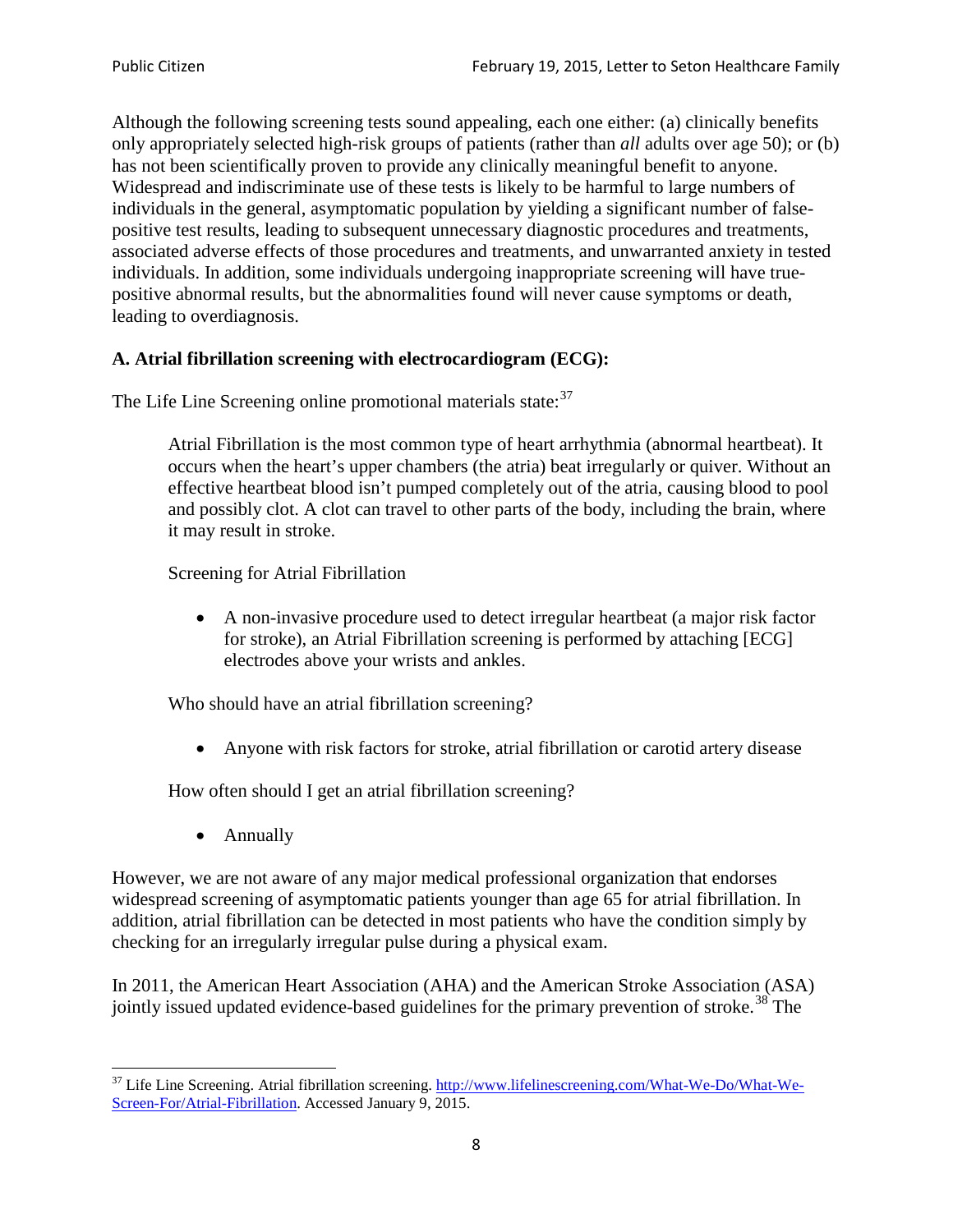American Academy of Neurology (AAN) affirmed the value of these guidelines. The 2011 AHA/ASA guidelines provided the following recommendation regarding screening for atrial fibrillation:

Active screening for atrial fibrillation in patients >65 years of age in primary care settings using pulse taking followed by an ECG as indicated can be useful.

In 2014, the AHA and the ASA issued updated evidence-based guidelines for the primary prevention of stroke.<sup>[39](#page-8-0)</sup> The AAN again affirmed the value of the updated guidelines, and the American Association of Neurological Surgeons, the Congress of Neurological Surgeons and the Preventive Cardiovascular Nurses Association endorsed them. The update provided the following recommendation regarding screening for atrial fibrillation:

Active screening for AF in the primary care setting in patients >65 years of age by pulse assessment followed by ECG as indicated can be useful.

In 2010 and 2012, the European Society of Cardiology issued evidence-based guidelines that similarly recommended that patients ages 65 and older be screened for atrial fibrillation by their primary health care providers by checking the pulse, followed by an ECG in case of irregularity. $40,41$  $40,41$ 

# **B. Stroke/Carotid Artery Ultrasound:**

The Life Line Screening online promotional materials state:<sup>[42](#page-8-3)</sup>

Your carotid arteries are the two large blood vessels in your neck that supply blood to your brain. When these arteries become clogged with cholesterol, they become dangerously narrow. If a blood clot occurs in the carotid arteries, then blood cannot reach your brain and a stroke can result. …

<sup>&</sup>lt;sup>38</sup> Goldstein LB, Bushnell CD, Adams RJ, et al. Guidelines for the primary prevention of stroke: A guideline for healthcare professionals from the American Heart Association/American Stroke Association. *Stroke*.

<sup>2011;42(2):517-584.</sup> [see page 1 for title, authors, ANA affirmation; see page 21 for recommendation]

<span id="page-8-0"></span> $\frac{2011,42(2)(317,601)}{39}$  Meschia JF, Bushnell C, Goden-Albala B, et al. Guidelines for the primary prevention of stroke: A statement for healthcare professionals from the American Heart Association/American Stroke Association. *Stroke*.

<sup>2014;45(12):3754-3832.</sup> [see page 1 for title, authors, ANA affirmation and other endorsements; see page 24 for recommendation]

<span id="page-8-1"></span><sup>40</sup> Camm AJ, Kirchhof P, Lip GYH, et al. Guidelines for the management of atrial fibrillation: The Task Force for the Management of Atrial Fibrillation of the European Society of Cardiology (ESC). *Eur Heart J*. 2010;31:2369- 2429. [See page 50]

<span id="page-8-2"></span><sup>41</sup> Camm AJ, Lip GYH, De Caterina R, et al. 2012 focused update of the ESC Guidelines for the management of atrial fibrillation: An update of the 2010 ESC Guidelines for the management of atrial fibrillation. *Eur Heart J*.

<span id="page-8-3"></span><sup>&</sup>lt;sup>2012</sup>;23(21):2719-2747. [See page 2733] 42 Life Line Screening. [http://www.lifelinescreening.com/What-We-Do/What-We-](http://www.lifelinescreening.com/What-We-Do/What-We-Screen-For/Carotid-Artery-Disease)[Screen-For/Carotid-Artery-Disease.](http://www.lifelinescreening.com/What-We-Do/What-We-Screen-For/Carotid-Artery-Disease) Accessed January 9, 2015.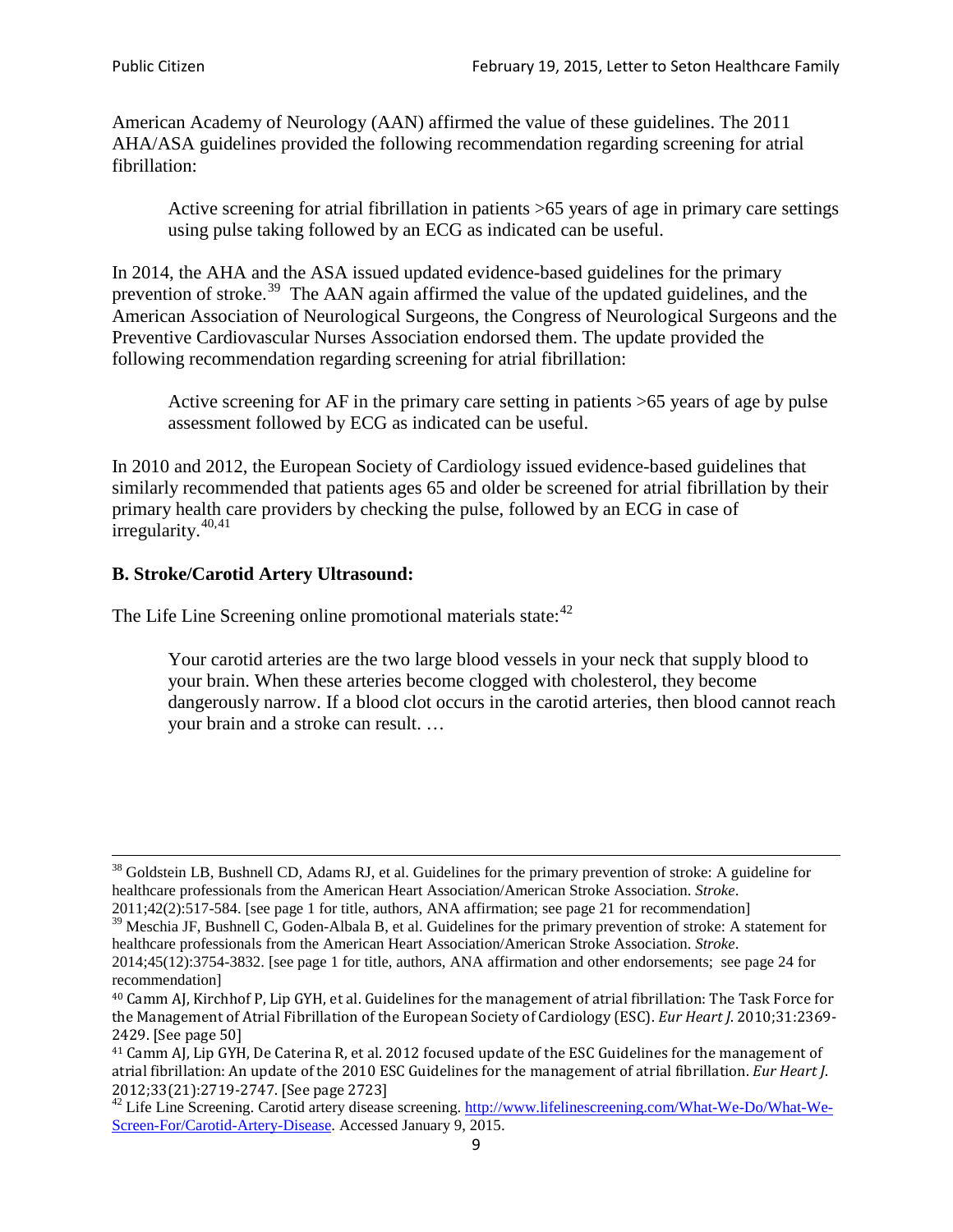Carotid Artery Disease (Plaque) Screening

• Simple, painless and non-invasive, this screening uses cutting-edge Doppler color flow ultrasound technology to create images of the carotid arteries while also measuring blood flow through them.

Who should have a carotid artery screening?

- Anyone over age 50
- Anyone over age 40 with risk factors

How often should I get a carotid artery screening?

• Annually

However, several major medical professional organizations affirmatively recommend *against* indiscriminate screening with carotid artery ultrasounds in low-risk, asymptomatic individuals, and we are not aware of any major medical professional organization that endorses such screening.

Good evidence indicates that although stroke is a leading cause of death and disability in the United States, a relatively small proportion of all disabling, unheralded strokes are due to carotid artery disease. Studies also suggest that only about 1 percent of the general population older than 65 has severe carotid artery stenosis (60 to 90 percent narrowing).<sup>[43](#page-9-0)</sup> Carotid artery stenosis is more prevalent in older adults, smokers, those with hypertension and those with heart disease; unfortunately, research has not found any single risk factor or clinically useful risk stratification tool that can reliably and accurately distinguish people who have clinically important carotid artery stenosis from those who do not.<sup>[44](#page-9-1)</sup>

In 2006, the AHA and the ASA issued a series of evidence-based guidelines for the primary prevention of stroke.<sup>[45](#page-9-2)</sup> The value of the guidelines was affirmed by the AAN. Although the guidelines did not include a specific recommendation about screening the general population for asymptomatic carotid stenosis, they did state the following:

Although highly selected patients may benefit, screening of general populations for asymptomatic carotid stenosis is unlikely to be cost-effective. The cost-effectiveness of even a one-time screening approach would be highly dependent on the ability to identify a group of persons with a high pretest likelihood of having high-grade asymptomatic disease, the availability of a screening test with a very high sensitivity and specificity when used on a side-scale basis, and very low perioperative complication rates.

<span id="page-9-0"></span> $^{43}$  U.S. Preventive Services Task Force. Screening for carotid artery stenosis: U.S. Preventive Services Task Force recommendation statement. Ann Intern Med. 2007;147(12):854-859.

<span id="page-9-2"></span><span id="page-9-1"></span><sup>&</sup>lt;sup>44</sup> *Ibid*. <sup>45</sup> Goldstein LB, Adams R, Alberts MJ, et al. Primary prevention of ischemic stroke: A guideline from the American <sup>45</sup> Goldstein LB, Adams R, Alberts MJ, et al. Primary prevention of ischemic stroke: A guide Heart Association/American Stroke Association Stroke Council. *Stroke*. 2006;37(6):1583-633.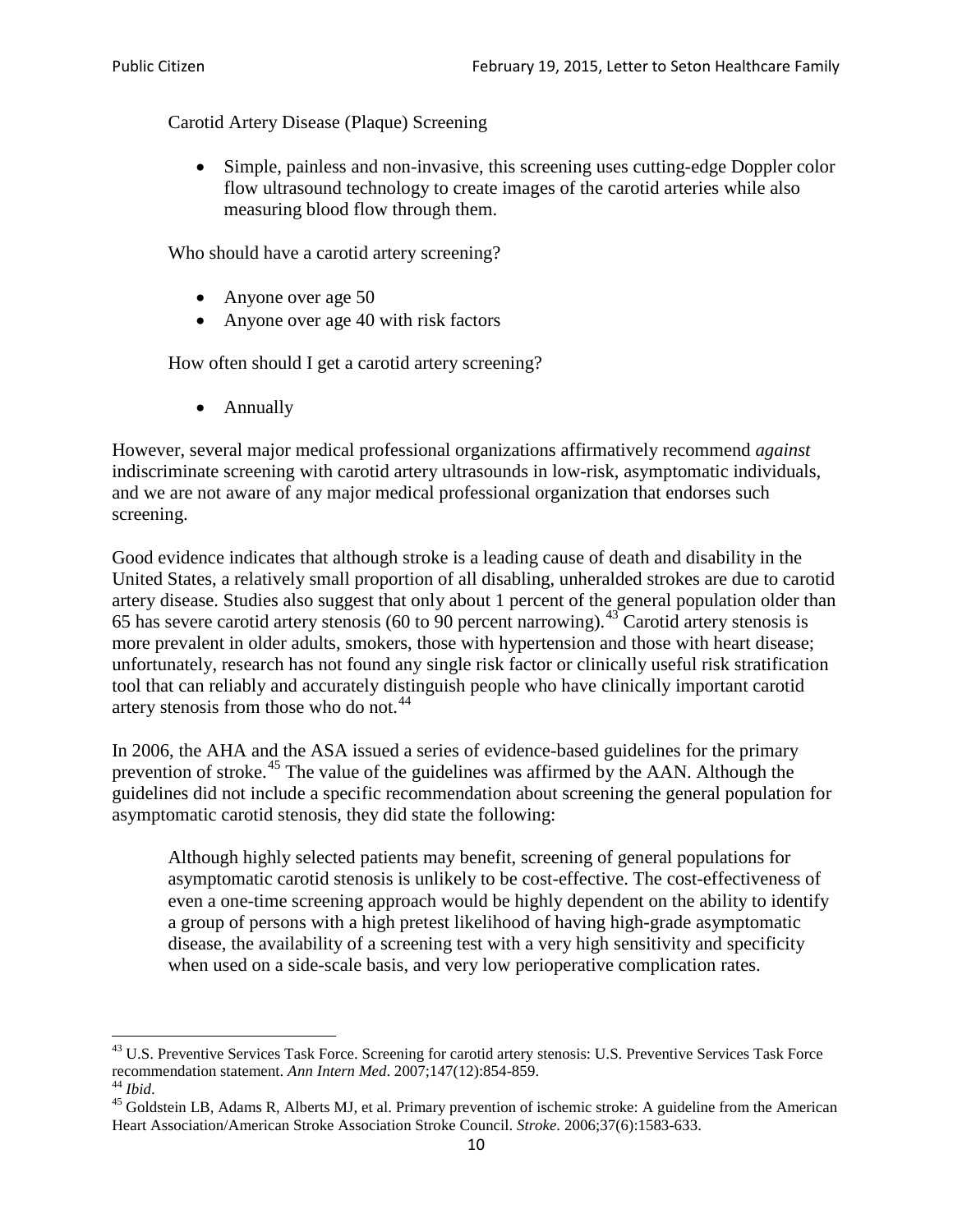These conditions for cost-effective screening are not met for carotid artery ultrasound screening of asymptomatic individuals in the general population, as discussed below.

In 2011, the AHA and the ASA issued updated guidelines for the primary prevention of stroke, the value of which was again affirmed by the  $AAN<sup>46</sup>$  $AAN<sup>46</sup>$  $AAN<sup>46</sup>$ . The updated guidelines stated the following:

Population screening for asymptomatic carotid artery stenosis is not recommended.

In 2014, the AHA and the ASA issued updated guidelines for the primary prevention of stroke.<sup>47</sup> The AAN again affirmed the value of the updated guidelines, and the American Association of Neurological Surgeons, the Congress of Neurological Surgeons, and the Preventive Cardiovascular Nurses Association endorsed them. The updated guidelines stated the following:

Screening low-risk populations for asymptomatic carotid artery stenosis is not recommended.

In 2007, the U.S. Preventive Services Task Force (USPSTF) issued an evidence-based grade D recommendation *against* screening for asymptomatic carotid artery stenosis in the general population.[48](#page-10-2) In making this a grade D recommendation, the USPSTF concluded with moderate certainty that for individuals with asymptomatic carotid artery stenosis, the benefits of screening do not outweigh the harms. It noted, in particular, the following:

#### **Importance**

Good evidence indicates that although stroke is a leading cause of death and disability in the United States, a relatively small proportion of all disabling, unheralded strokes is due to [carotid artery stenosis].

#### **Detection**

The most feasible screening test for severe [carotid artery stenosis] (for example, 60% to 99% stenosis) is duplex ultrasonography. Good evidence indicates that this test has moderate sensitivity and specificity and yields many false-positive results. A positive result on duplex ultrasonography is often confirmed by digital subtraction angiography, which is more accurate but can cause serious adverse events. Noninvasive confirmatory tests, such as magnetic resonance angiography, involve some inaccuracy. Given these facts, some people with false-positive test results may receive unnecessary invasive carotid endarterectomy surgery.

<span id="page-10-0"></span><sup>&</sup>lt;sup>46</sup> Goldstein LB, Bushnell CD, Adams RJ, et al. Guidelines for the primary prevention of stroke: A guideline for healthcare professionals from the American Heart Association/American Stroke Association. *Stroke*.<br>2011;42(2):517-584. [see page 1 for title, authors, ANA affirmation; see page 25 for recommendation]

<span id="page-10-1"></span><sup>&</sup>lt;sup>47</sup> Meschia JF, Bushnell C, Goden-Albala B, et al. Guidelines for the primary prevention of stroke: A statement for healthcare professionals from the American Heart Association/American Stroke Association. *Stroke*. 2014;45(12):3754-3832. [see page 1 for title, authors, ANA affirmation and other endorsements; see page 30 for

recommendation]

<span id="page-10-2"></span><sup>&</sup>lt;sup>48</sup> U.S. Preventive Services Task Force. Screening for carotid artery stenosis: U.S. Preventive Services Task Force recommendation statement. *Ann Intern Med*. 2007;147(12):854-9.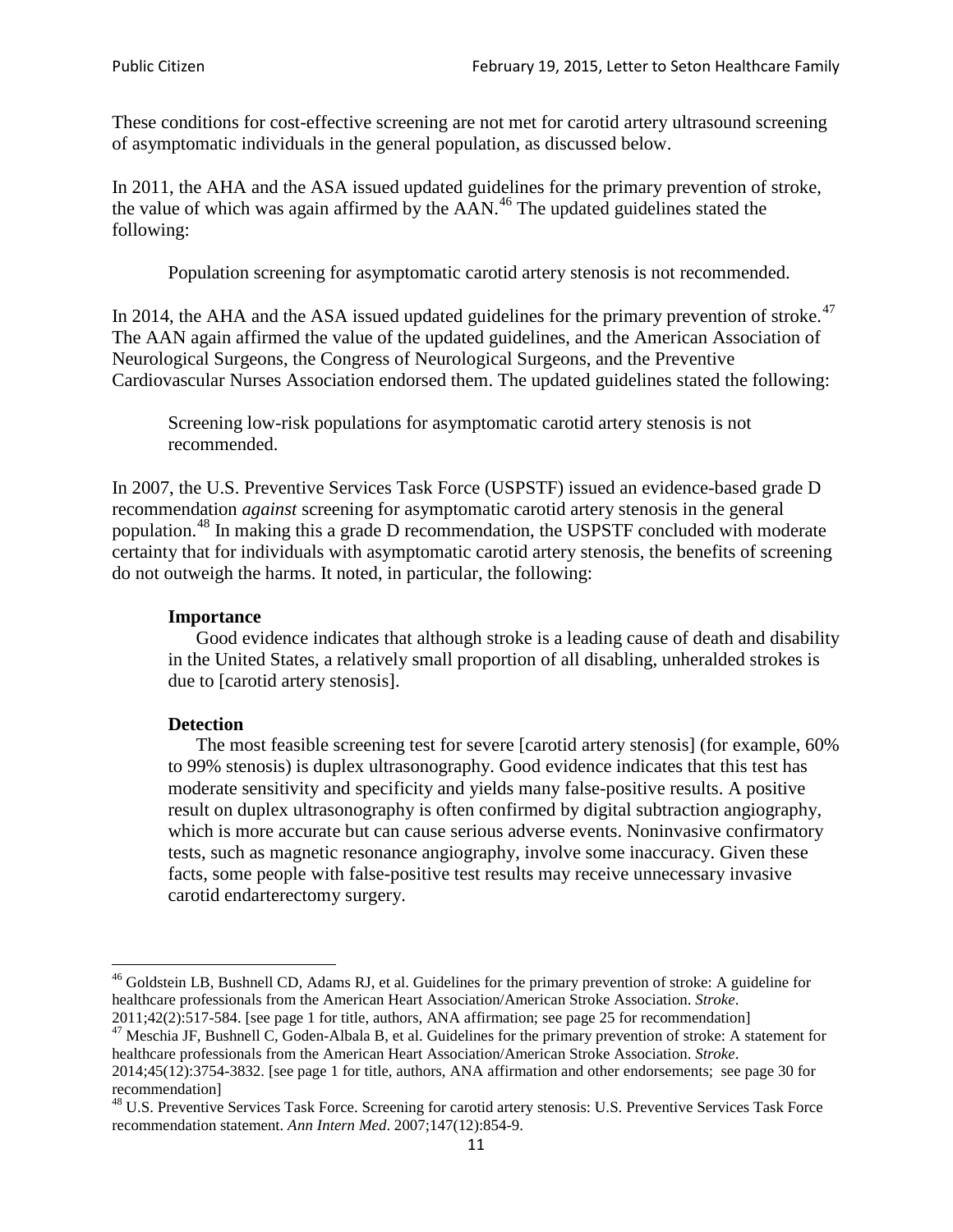#### **Benefits of Detection and Early Intervention**

Good evidence indicates that in selected, high-risk trial participants with asymptomatic severe [carotid artery stenosis], carotid endarterectomy by selected surgeons reduces the 5-year absolute incidence of all strokes or perioperative death by approximately 5%. These benefits would be less among asymptomatic people in the general population. For the general primary care population, the benefits are judged to be no greater than small.

### **Harms of Detection and Early Intervention**

Good evidence indicates that both the testing strategy and the treatment with carotid endarterectomy can cause harms. A testing strategy that includes angiography will itself cause some strokes. A testing strategy that does not include angiography will cause some strokes by leading to carotid endarterectomy in people who do not have severe [carotid artery stenosis]. In excellent centers, carotid endarterectomy is associated with a 30-day stroke or mortality rate of about 3%; some areas have higher rates. These harms are judged to be no less than small.

In July 2014, the USPSTF issued an updated recommendation against screening for asymptomatic carotid artery stenosis in the general population.<sup>[49](#page-11-0)</sup> In reaffirming its prior recommendation, the USPSTF concluded with moderate certainty that the harms of screening for asymptomatic carotid artery stenosis outweigh the benefits. The USPSTF presented the following updated rationale: $50$ 

#### **Importance**

Stroke is a leading cause of death and disability in the United States. Although asymptomatic carotid artery stenosis is a risk factor for stroke, it causes a relatively small proportion of strokes.

#### **Detection**

The most feasible screening test for carotid artery stenosis (defined as 60% to 99% stenosis) is ultrasonography. Although adequate evidence indicates that this test has high sensitivity and specificity, in practice, ultrasonography yields many false-positive results in the general population, which has a low prevalence of carotid artery stenosis (approximately 0.5% to 1%). There are no externally validated, reliable tools that can determine who is at increased risk for carotid artery stenosis or for stroke when carotid artery stenosis is present. Adequate evidence indicates that the accuracy of screening by auscultation of the neck is poor.

#### **Benefits of Detection and Early Intervention**

There is no direct evidence on the benefits of screening for carotid artery stenosis. Adequate evidence indicates that in selected trial participants with asymptomatic carotid artery stenosis, carotid endarterectomy (CEA) performed by selected surgeons reduces the absolute incidence of all strokes or perioperative death by approximately 3.5%

<span id="page-11-0"></span><sup>&</sup>lt;sup>49</sup> LeFevre on behalf of the U.S. Preventive Services Task Force. Screening for asymptomatic carotid artery stenosis: U.S. Preventive Services Task Force Recommendation Statement. *Ann Intern Med*. Published online July 8, 2014. doi:10.7326/M14-1333. <sup>50</sup> *Ibid*.

<span id="page-11-1"></span>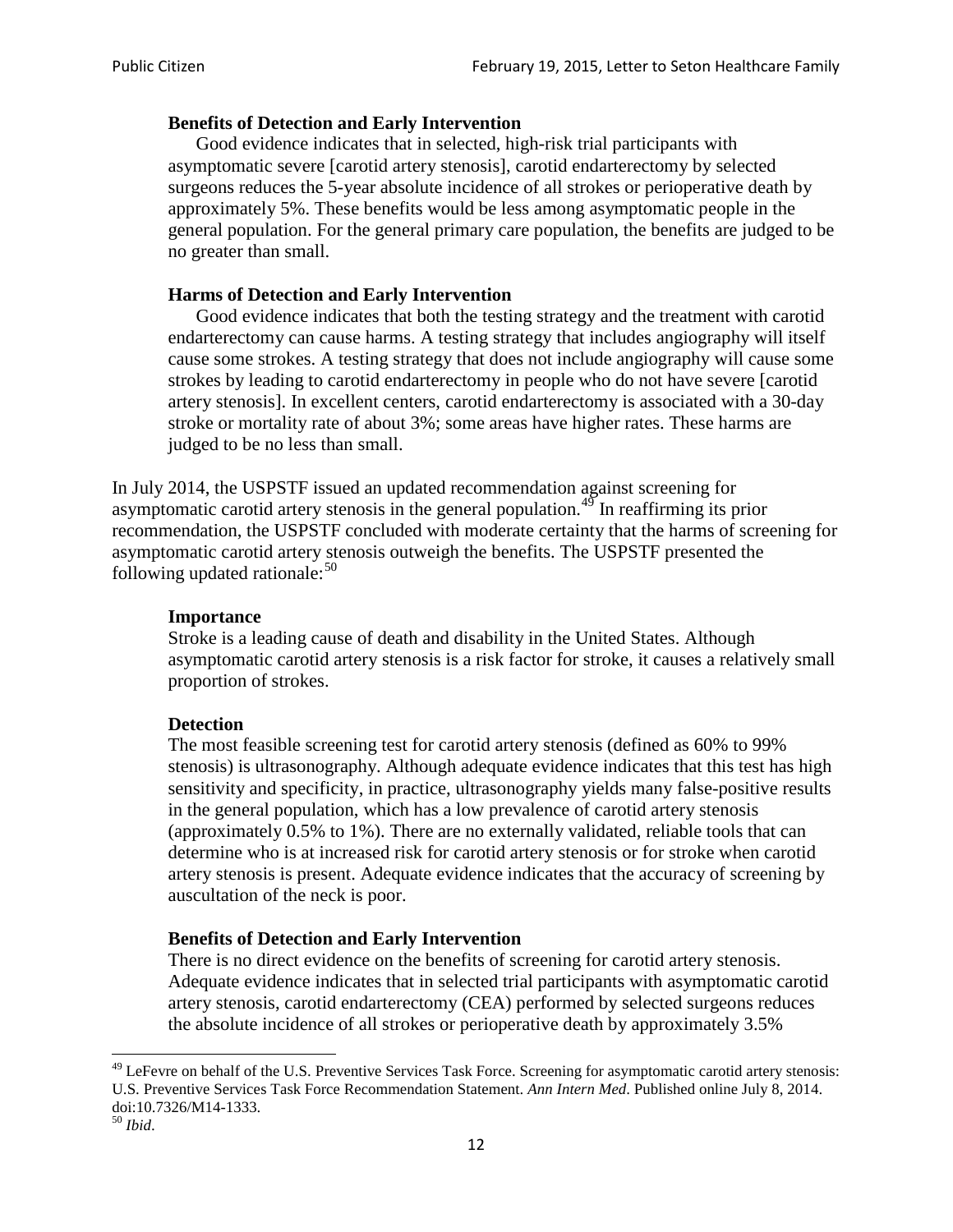compared with (outdated) medical management. However, this difference is probably smaller with current optimal medical management. The magnitude of these benefits would be smaller in asymptomatic persons in the general population. For the general primary care population, the magnitude of benefit is small to none. There is no evidence that identification of asymptomatic carotid artery stenosis leads to any benefit from adding or increasing medication doses (beyond current standard medical therapy for cardiovascular disease prevention).

### **Harms of Detection and Early Intervention**

Adequate evidence indicates that both the testing strategy for carotid artery stenosis and treatment with CEA can cause harms. Although screening with ultrasonography has few direct harms, all screening strategies, including those with or without confirmatory tests (that is, digital subtraction or magnetic resonance angiography), have imperfect sensitivity and specificity and could lead to unnecessary interventions and result in serious harms. In selected centers similar to those in the trials, CEA is associated with a 30-day stroke or mortality rate of approximately 2.4%; reported rates are as high as approximately 5% in low-volume centers and 6% in certain states. Myocardial infarctions are reported in 0.8% to 2.2% of patients after CEA. The 30-day stroke or mortality rate after carotid angioplasty and stenting (CAAS) is approximately 3.1% to 3.8%. The overall magnitude of harms of screening and subsequent treatment of asymptomatic carotid artery stenosis is small to moderate depending on patient population, surgeon, center volume, and geographic location.

In 2007, the American Society of Neuroimaging, with co-sponsorship by the Society of Vascular and Interventional Neurology, issued evidence-based recommendations on the screening of asymptomatic carotid artery disease in the general population and selected subsets of patients.<sup>[51](#page-12-0)</sup> These societies issued a grade E recommendation *against* screening for carotid artery stenosis in the general population or in a selected population based on age, gender or any other variable alone. The criteria for a grade E recommendation were that the prevalence of disease may be high or low but detection and treatment is documented to have no benefit, or prevalence of disease is low. They also issued a grade A recommendation that screening of selective subpopulations of adults age 65 or older with at least three cardiovascular risk factors (hypertension, coronary artery disease, current cigarette smoking or hyperlipidemia) needs to be considered. The criteria of a grade A recommendation were that the prevalence of disease is high and detection and treatment is of documented benefit.

In 2011, the Society for Vascular Surgery issued a position statement recommending ultrasound screening of carotid arteries only for high-risk individuals age 55 or older, taking into account cardiovascular risk factors, such as a history of hypertension, diabetes mellitus, smoking,

<span id="page-12-0"></span><sup>&</sup>lt;sup>51</sup> Oureshi AI, Alexandrov AV, Tegeler CH, et al. Guidelines for screening of extracranial carotid artery disease: a statement for healthcare professionals from the multidisciplinary practice guidelines committee of the American Society of Neuroimaging; cosponsored by the Society of Vascular and Interventional Neurology. *J Neuroimaging*. 2007;17(1):19-47.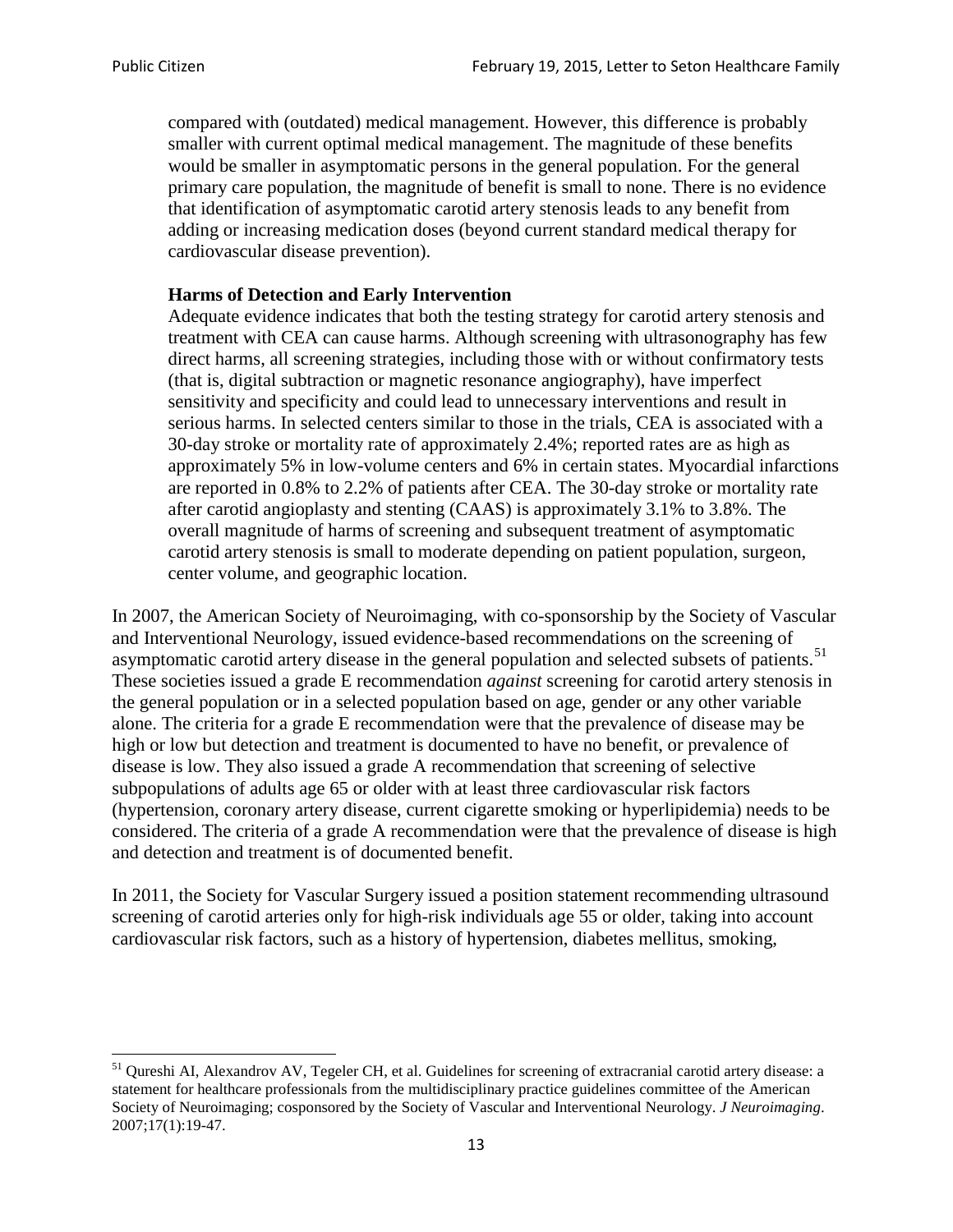hypercholesterolemia, or known cardiovascular disease.<sup>[52](#page-13-0)</sup> The position statement provided little substantive evidence to support this recommendation.

Thus, screening for carotid artery stenosis with ultrasound in the general, asymptomatic population has *not* been shown to significantly improve clinical outcomes, and numerous medical professional organizations strongly recommend against such screening.

### **C. Abdominal Aortic Aneurysm Ultrasound:**

The Life Line Screening online promotional materials state:<sup>[53](#page-13-1)</sup>

An Abdominal Aortic Aneurysm (AAA), a specific kind of aneurysm, is a condition in which the lining of the blood vessel called the aorta is enlarged within the abdomen. Abdominal aortic aneurysms pose a threat because they are usually silent until a medical emergency occurs.

The abdominal aorta is the largest blood vessel in the body and the main artery that originates in the heart. As the lining weakens from age and other risk factors, the vessel wall thins and expands. …

Screening for Aortic Aneurysms

• A painless, non-invasive procedure, an abdominal aortic aneurysm screening requires you to lie on your back while a technician uses ultrasound to take images and measurements of your abdominal aorta. …

Who should have an aortic aneurysm screening?

• Anyone with risk factors

How often should I get an aortic aneurysm screening?

• Annually

By definition, an AAA is present when aortic diameter equals or exceeds 3.0 cm (slightly more than one inch).<sup>[54](#page-13-2)</sup> Most people who have an AAA show no signs or symptoms until it ruptures. The strongest risk factor for *rupture* of an AAA is the aortic diameter.<sup>[55](#page-13-3)</sup> Thus, risk of AAA rupture rises with increasing size of the aneurysm. AAAs with a diameter between 3.0 and 3.9

<span id="page-13-0"></span> $52$  Society for Vascular Surgery. SVS position statement on vascular screenings. January 2011. http://www.vascularweb.org/about/positionstatements/Pages/svs-position-statement-on-vascular-screening.aspx.<br>Accessed January 14, 2015.

<span id="page-13-1"></span>Accessed Line Screening. Abdominal aortic aneurysm screening. http://www.lifelinescreening.com/What-We-<br>Do/What-We-Screen-For/Abdominal-Aortic-Aneurysms. Accessed January 9, 2015.

<span id="page-13-2"></span> $\frac{1}{54}$  Fleming C, Whitlock EP, Beil TL, Lederle FA. Screening for abdominal aortic aneurysm: A best-evidence systematic review for the U.S. Preventive Services Task Force. *Ann Intern Med.* 2005;142(3):203-211.<br><sup>55</sup> Lederle FA, Johnson GR, Wilson SE, et al. Rupture rate of large abdominal aortic aneurysms in patients refusing

<span id="page-13-3"></span>or unfit for elective repair. *JAMA*. 2002;287(22):2968-2972.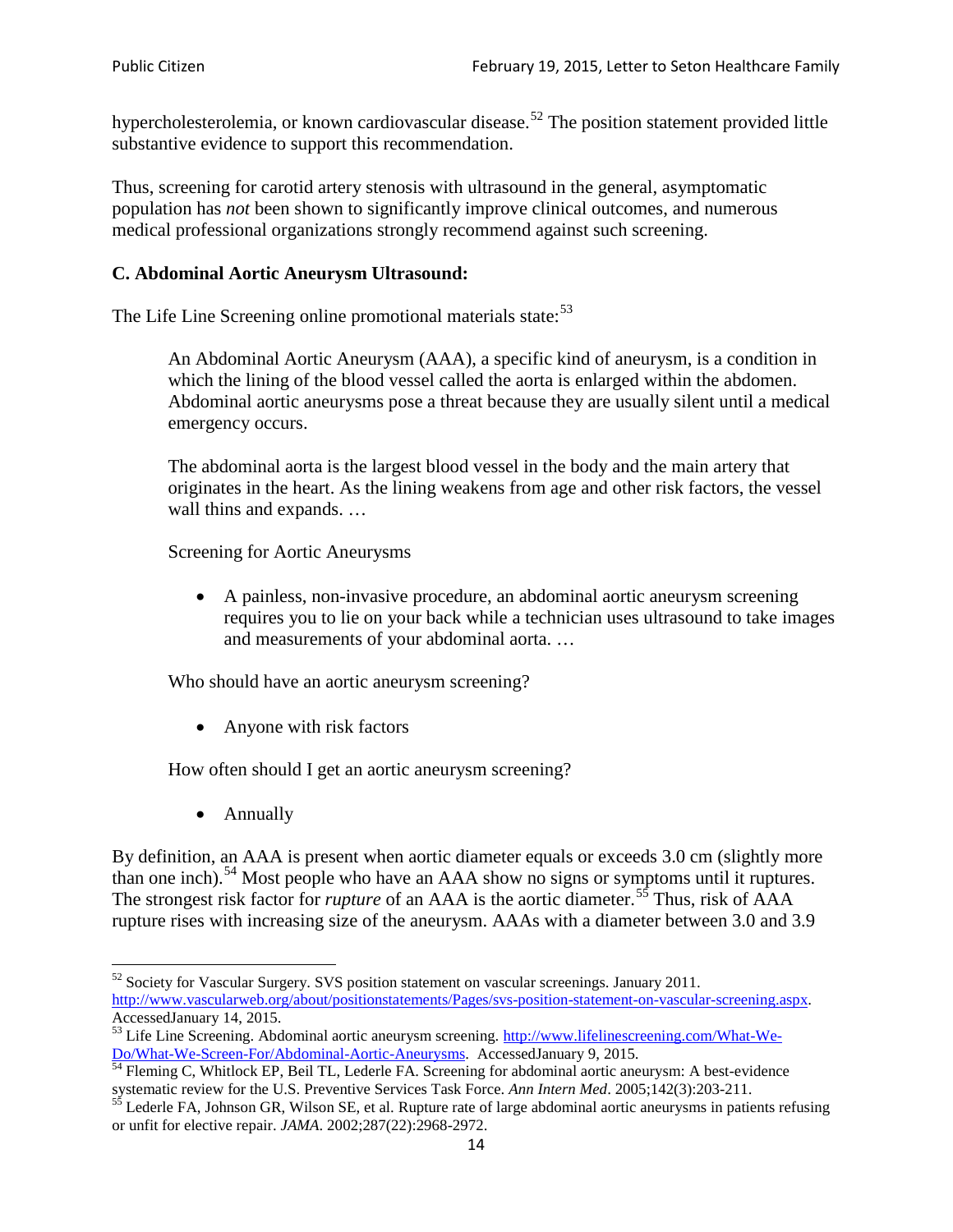cm have an essentially 0 percent annual rupture risk; those with between 4.0 and 4.9 cm have a 1 percent risk; and those between 5.0 and 5.9 cm have a 11 percent annual rupture risk.<sup>[56](#page-14-0)</sup>

In a study of an unselected general population in the U.K., the prevalence of AAA was six times greater in men than women for all age groups.<sup>[57](#page-14-1)</sup> For men not screened for  $AAA$ , almost all deaths from ruptured AAAs occurred after age 65, with more than half occurring before age 80.<sup>[58](#page-14-2)</sup> For women not screened for AAA, the majority of AAA-related deaths occurred after age 80.<sup>[59](#page-14-3)</sup>

Several major medical professional organizations affirmatively recommend one-time ultrasound screening for AAAs *only in certain high-risk individuals* given the epidemiology of AAAs described above, and we are not aware of any major medical professional organization that endorses indiscriminate ultrasound screening for AAAs in low-risk, asymptomatic individuals.

In 2005, the USPSTF issued the following evidence-based recommendations for AAA screening: $60$ 

(1) A grade B recommendation for one-time screening for AAA by ultrasonography in men age 65 to 75 who have ever smoked. In making this a grade [B recommendation,](http://www.uspreventiveservicestaskforce.org/uspstf/gradespre.htm#brec) the USPSTF offered the following rationale:

> The USPSTF found good evidence that screening for AAA and surgical repair of large AAAs ( $\geq$ 5.5 cm) in men age 65 to 75 years who have ever smoked (current and former smokers) leads to decreased AAA-specific mortality. There is good evidence that abdominal ultrasonography, performed in a setting with adequate quality assurance (that is, in an accredited facility with credentialed technologists), is an accurate screening test for AAA. There is also good evidence of important harms of screening and early treatment, including an increased number of surgeries with associated clinically significant morbidity and mortality, and short-term psychological harms. On the basis of the moderate magnitude of net benefit, the USPSTF concluded that the benefits of screening for AAA in men age 65 to 75 years who have ever smoked outweigh the harms.

(2) No recommendation for or against screening for AAA in men age 65 to 75 who have *never* smoked. In making this grade C recommendation, the USPSTF offered the following rationale:

> The USPSTF found good evidence that screening for AAA in men age 65 to 75 years who have never smoked leads to decreased AAA-specific mortality. There is, however, a lower prevalence of large AAAs in men who have never smoked

<span id="page-14-0"></span><sup>&</sup>lt;sup>56</sup> LeFevre ML on behalf of the U.S. Preventive Services Task Force. Screening for abdominal aortic aneurysm: U.S. Preventive Services Task Force recommendation statement. *Ann Intern Med*. Online June 24, 2014. doi:

<span id="page-14-1"></span><sup>10.7326/</sup>M14-1204.<br> $57$  Scott RA, Bridgewater SG, Ashton HA. Randomized clinical trial of screening for abdominal aortic aneurysm in women. *Br J Surg.* 2002;89(3):283-285.

<span id="page-14-4"></span><span id="page-14-3"></span>

<span id="page-14-2"></span><sup>&</sup>lt;sup>58</sup> *Ibid.*<br><sup>59</sup> *Ibid.* 2002;<br><sup>60</sup> U.S. Preventive Services Task Force. Screening for abdominal aortic aneurysm: Recommendation statement. *Ann Intern Med*. 2005;142(3):198-202.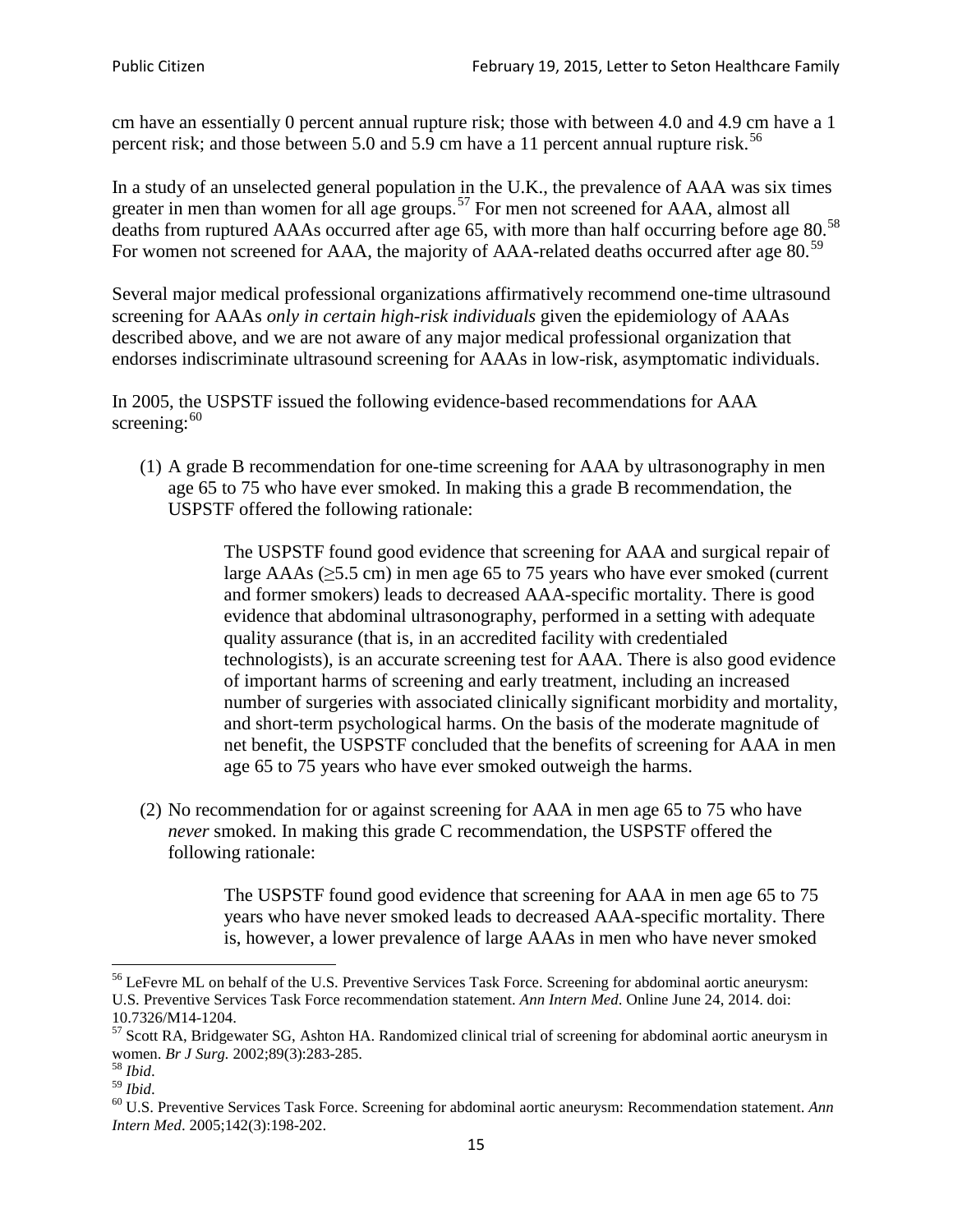compared with men who have ever smoked; thus, the potential benefit from screening men who have never smoked is small. There is good evidence that screening and early treatment lead to important harms, including an increased number of surgeries with associated clinically significant morbidity and mortality, and short-term psychological harms. The USPSTF concluded that the balance between the benefits and harms of screening for AAA is too close to make a general recommendation in this population.

(3) A grade D recommendation *against* routine screening for AAA in women. In making this a grade D recommendation, the USPSTF offered the following rationale:

> Because of the low prevalence of large AAAs in women, the number of AAArelated deaths that can be prevented by screening this population is small. There is good evidence that screening and early treatment result in important harms, including an increased number of surgeries with associated morbidity and mortality, and psychological harms. The USPSTF concluded that the harms of screening women for AAA therefore outweigh the benefits.

In June 2014, the USPSTF issued a revised recommendation statement, based on an updated review of the available evidence published between January 2004 and January 2013.<sup>[61](#page-15-0)</sup> The updated recommendations differ slightly from the 2005 recommendations and include the following: $62$ 

(1) A grade B recommendation for one-time screening for AAA with ultrasonography in men ages 65 to 75 who have ever smoked (no change from 2005). The USPSTF provided the following updated rationale for this unchanged recommendation:

> Four large, population-based, randomized, controlled trials (RCTs) show that invitation to 1-time screening for AAA is associated with reduced AAA-specific mortality in men. This benefit begins 3 years after testing and persists up to 15 years. In addition, risk reduction for AAA rupture and emergency surgery persists up to 10 to 13 years.

> In the 2 highest-quality trials, the relative reduction in AAA-specific mortality after 13 years was 42% to 66%. In the largest trial, where prevalence of AAA was approximately 5% in the screened group, screening was associated with an absolute risk reduction in death of 1.4 per 1000 men.

Abdominal aortic aneurysms are most prevalent in men who have ever smoked, occurring in approximately 6% to 7% of this population. This prevalence increases the importance of screening in these men because it maximizes the absolute benefit that could be achieved (that is, it improves the likelihood that

<span id="page-15-0"></span><sup>61</sup> Guirguis-Blake JM, Beil TL, Senger CA Whitlock EP. Ultrasonography screening for abdominal aortic aneurysms: A systematic review for the U.S. Preventive Services Task Force. *Ann Intern Med*. 2014;160(5):321- 329.

<span id="page-15-1"></span> $62$  LeFevre ML on behalf of the U.S. Preventive Services Task Force. Screening for abdominal aortic aneurysm: U.S. Preventive Services Task Force recommendation statement. *Ann Intern Med*. 2014;161(4):281-290..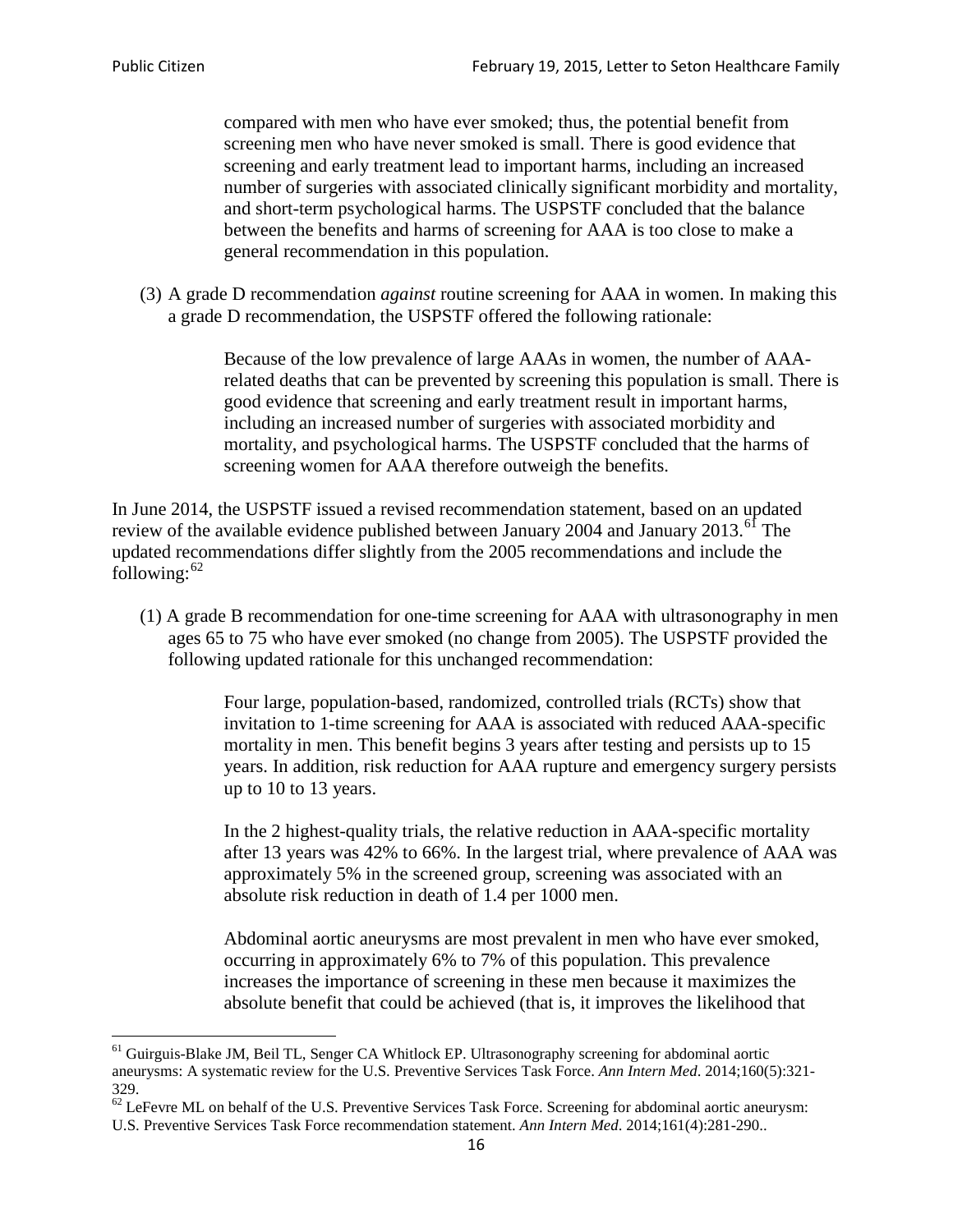men in this group will benefit from screening). Convincing evidence shows that 1-time screening with ultrasonography results in a moderate benefit in men aged 65 to 75 years who have ever smoked.

The USPSTF concluded with high certainty that screening for AAA with ultrasonography in men ages 65 to 75 who have ever smoked has a moderate net benefit.

(2) A grade C recommendation that clinicians *selectively* offer screening for AAA in men ages 65 to 75 who have never smoked rather than routinely screening all men in this group. Evidence indicates that the net benefit of screening all men ages 65 to 75 years who have never smoked is small. In determining whether this service is appropriate in individual cases, patients and clinicians should consider the balance of benefits and harms on the basis of evidence relevant to the patient's medical history, family history, other risk factors, and personal values. The USPSTF offered the following rationale for this new recommendation:

> Screening men overall reduces AAA-specific death, rupture, and emergency surgery. However, the lower prevalence of AAA in men who have never smoked (approximately 2%) substantially reduces the absolute benefit (that is, it greatly lowers the probability that men in this group will benefit from screening). Adequate evidence shows that 1-time screening for AAA with ultrasonography results in a small benefit in men aged 65 to 75 years who have never smoked.

The USPSTF also suggested the following clinical considerations with respect to this new recommendation:

Despite the demonstrated benefits of screening for AAA in men overall, the lower prevalence of AAA in male never-smokers versus male ever-smokers suggests that clinicians should consider a patient's risk factors and the potential for harm before screening for AAA rather than routinely offering screening to all male never-smokers. Important risk factors for AAA include older age and a firstdegree relative with an AAA; other risk factors include a history of other vascular aneurysms, coronary artery disease, cerebrovascular disease, atherosclerosis, hypercholesterolemia, obesity, and hypertension. Factors associated with a reduced risk for AAA include African American race, Hispanic ethnicity, and diabetes.

(3) An I statement concluding that the current evidence is insufficient to assess the balance of benefits and harms of screening for AAA in women ages 65 to 75 who have ever smoked. (An I statement means the USPSTF concludes that the current evidence is insufficient to assess the balance of benefits and harms of the service. Evidence may be lacking, of poor quality, or conflicting, and the balance of benefits and harms cannot be determined.) The USPSTF offered the following rationale for this draft statement:

> *Potential Preventable Burden.* A screening study in Sweden found that the prevalence of AAA in women aged 70 years was low (0.8%) for ever-smokers but increased to 2.0% for current smokers. A meta-analysis of individual-patient data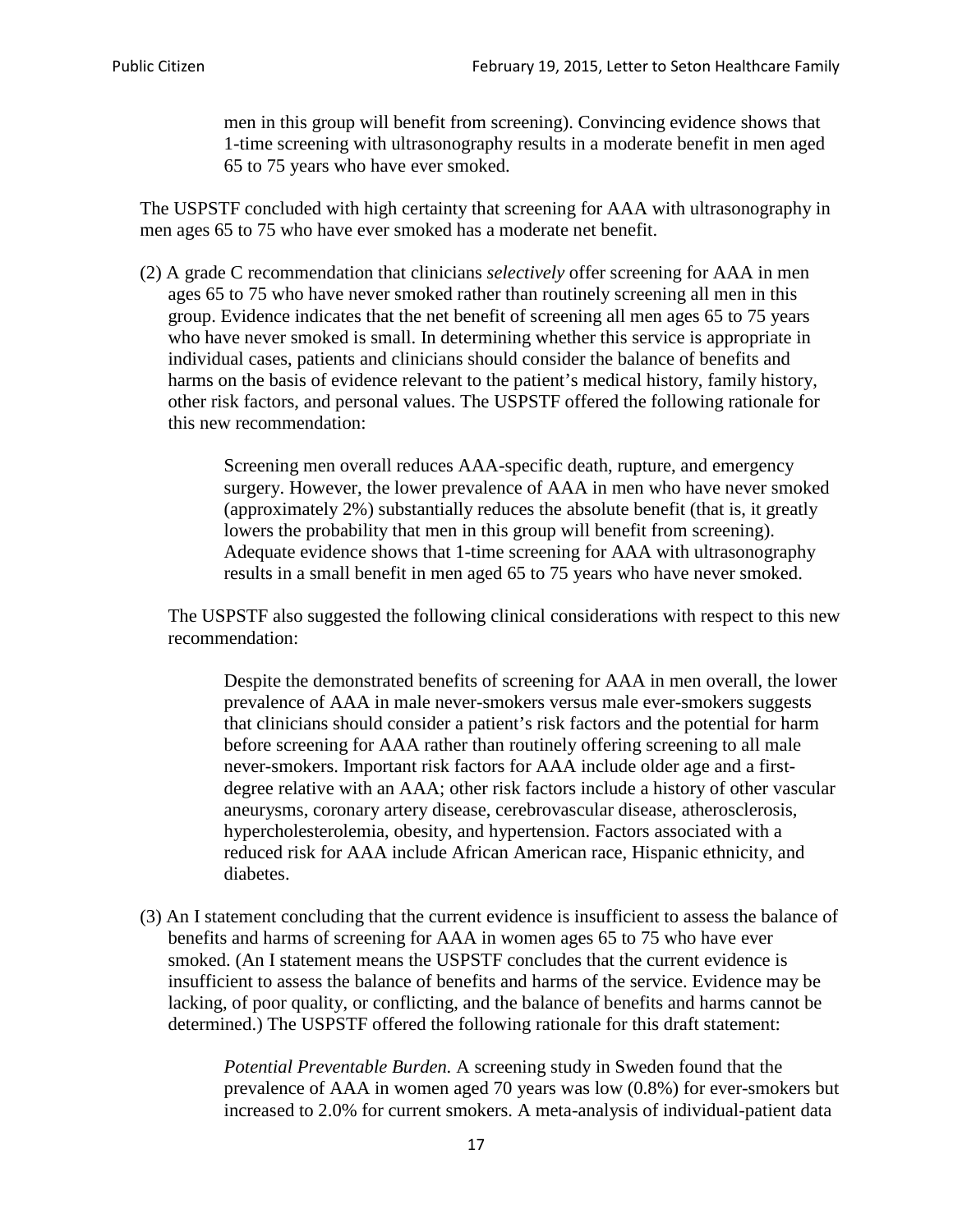found that women have a higher risk than men for AAA rupture at the same diameter (hazard ratio [HR], 3.76 [95% CI, 2.58 to 5.47]). However, AAAassociated deaths occur at an older age in women (at a time of increased competing causes of death and a declining benefit–risk ratio for operative interventions), with 70% of deaths occurring after age 80 years in women compared with fewer than 50% in men. In the only screening RCT that included women, most screen-detected AAAs in women were small (3.0 to 3.9 cm) and AAA-specific mortality was low in screened and unscreened women  $(<0.2\%)$ after 10 years.

*Potential Harms.* Four RCTs (primarily done in men) showed that screening for AAA doubled the rate of AAA-associated surgeries, largely driven by an increase in elective surgeries. Most screen-detected AAAs were below the 5.5-cm threshold for immediate repair. This finding generally results in long-term or lifelong surveillance and is probably associated with some amount of overtreatment, although the magnitude of this burden is difficult to quantify.

Most screening trials reported an associated decrease in emergency AAA repairs and a reduced 30-day mortality rate associated with emergency surgery in populations invited to screen, although mortality associated with elective surgery was not reduced. Operative mortality associated with AAAs is higher in women than in men (7% vs. 5% for open repair and 2% vs. 1% for endovascular repair, respectively).

*Costs.* In addition to the cost of ultrasonography screening (approximately \$100), the estimated potential associated cost of elective surgery to repair a screendetected AAA ranges from \$37 000 to \$43 000. Potential opportunity costs also may arise, because screening may take the place of other preventive activities that may be more beneficial to the patient.

*Current Practice.* Screening for AAA is provided as part of the "welcome-to-Medicare visit" for women who have a family history of AAA. However, the evidence is insufficient to accurately characterize current practice patterns related to screening for AAA in women.

A retrospective analysis from 2000 to 2010 used the National Inpatient Sample, a database that has a stratified 20% random sample of all nonfederal inpatient hospital admissions in the United States. This analysis found that women are more likely than men to have open surgery versus endovascular aneurysm repair (EVAR) for unruptured AAA (24% vs. 17%, respectively), potentially because of issues with access to the iliac artery (that is, smaller artery size) that may preclude endovascular management.

A retrospective review of 4026 AAA repairs in the Vascular Study Group of New England database (a voluntary registry from 30 academic and community hospitals in the 6 New England states) reported that women were more likely than men to have open surgery versus EVAR and to be older and have smaller aortic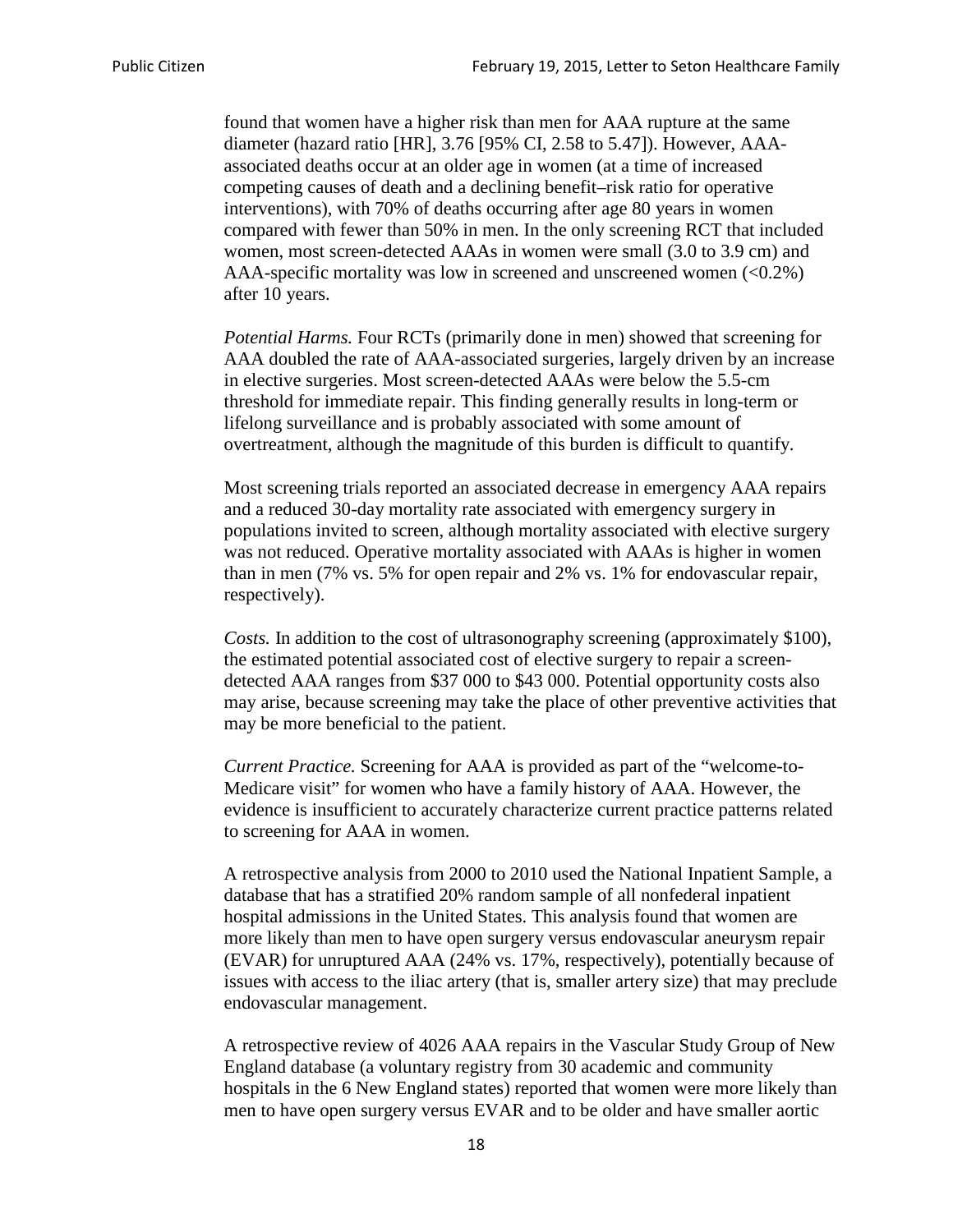diameters at the time of repair. Postoperative complications were higher in women than in men after elective EVAR or open repair, including emergency reoperations, dysrhythmias, leg ischemia or emboli, bowel ischemia, or need for discharge to another medical facility rather than home.

(4) A grade D recommendation *against* routine screening for AAA in women who have never smoked. The USPSTF offered the following rationale for this draft updated recommendation:

> The prevalence of AAA in women who have never smoked is low (0.03% to 0.60% in women aged 50 to 79 years). The evidence also shows no apparent benefit of screening for AAA in women. The USPSTF therefore concludes that adequate evidence shows that the absolute benefit of 1-time screening for AAA with ultrasonography in women who have never smoked can effectively be bounded at none or almost none.

In discussing the harms of detection and early treatment of AAAs, the USPSTF noted the following: $63$ 

In the available trials, groups invited to screening were approximately twice as likely as control groups to have any AAA surgery within 3 to 5 years, predominantly driven by an increase in elective surgeries. More than 90% of AAAs identified by screening were below the 5.5-cm threshold for immediate repair. Detecting smaller AAAs generally leads to long-term (potentially lifelong) surveillance.

A person's risk for death related to elective surgery for AAA is lower than that for death related to emergency surgery for rupture. However, the increase in the overall rates of detection and surgery in the screening groups still potentially represents a harm. A proportion of AAAs will never rupture because they do not advance or because a person dies of a competing cause.

The exact extent of overdiagnosis and overtreatment is difficult to estimate. One study from Massachusetts General Hospital reviewed 24 000 consecutive autopsies between 1952 and 1975 and found that 75% of the 473 patients who died with an undetected or unoperated AAA had a cause of death not related to the AAA (41% were >5.1 cm in diameter). Given that even elective treatment is associated with some risk for perioperative mortality, overtreatment is an important issue to consider when deciding whether to screen for this condition....

Convincing evidence shows that the harms associated with 1-time screening for AAA with ultrasonography are at least small in all populations and potentially higher in women because of their higher risk for operative mortality.

In 2011, the Society for Vascular Surgery issued a position statement on vascular screening recommending a one-time ultrasound screening for AAA for all men age 65 or older and

<span id="page-18-0"></span><sup>63</sup> *Ibid*.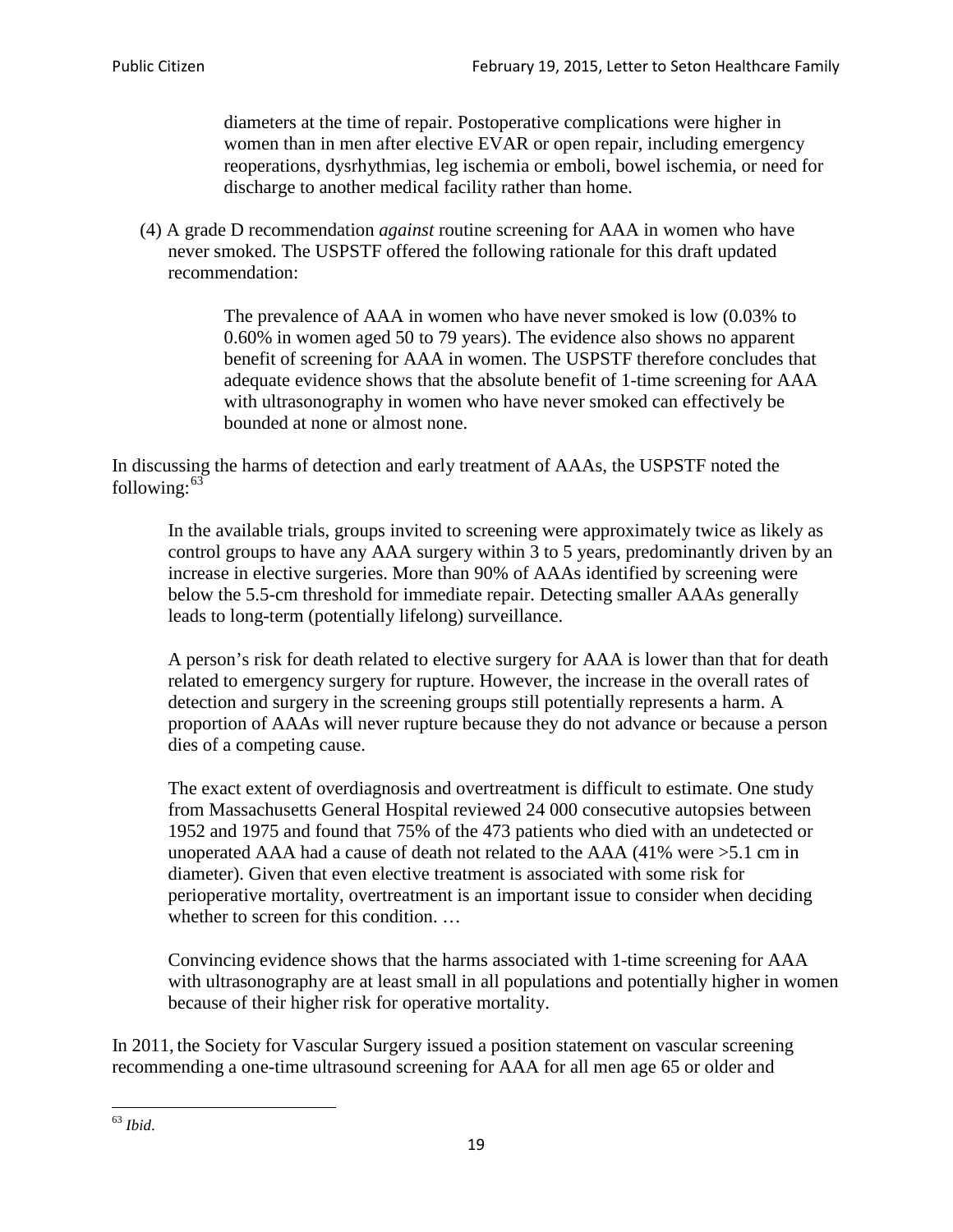screening men as early as age 55 who have a family history of AAA.<sup>[64](#page-19-0)</sup> The society also recommended one-time ultrasound screening for AAA for all women age 65 or older who have a family history of AAA or have smoked.

In 2012, the ACCF, American College of Radiology, American Institute of Ultrasound in Medicine, American Society of Echocardiography, American Society of Nephrology, Intersocietal Commission for the Accreditation of Vascular Laboratories, Society for Cardiovascular Angiography and Interventions, Society of Cardiovascular Computed Tomography, Society for Interventional Radiology, Society for Vascular Medicine, and Society for Vascular Surgery jointly issued evidence-based appropriate use criteria for noninvasive vascular testing (ultrasound and physiological testing) for a variety of possible indications.<sup>[65](#page-19-1)</sup> For each indication, these organizations classified the use of noninvasive vascular testing into one of the following three categories:

- **Appropriate:** The test is one in which the expected incremental information, combined with clinical judgment, exceeds the expected negative consequences — including the risks of the procedure itself and the downstream impact of poor test performance such as delay in diagnosis (false-negatives) or inappropriate diagnosis (false-positives) — by a sufficiently wide margin for the specific indication that the procedure is generally considered acceptable care and a reasonable approach for the indication.
- **Uncertain:** The test *may* be generally acceptable and *may* be a reasonable approach for the specific indication; uncertainty also implies that more research and/or patient information is needed to classify the indication definitively.
- **Inappropriate:** The test *is not* generally acceptable and *is not* a reasonable approach for the specific indication.

These organizations classify screening for AAA as *inappropriate* for anyone under age 65 with no history of smoking, except as noted below. They also classify such screening as *uncertain* for anyone 65 or older with no history of smoking.

These organizations did classify screening for AAA as *appropriate* for the following subgroups:

- Adults older than age 60 with a first-degree relative with an AAA.
- Adults age 65 or older who are current or former smokers.

In summary, the USPSTF and many other major medical professional organizations recommended against routine screening for AAA, or designate such screening as inappropriate for those individuals who are not at high risk for developing AAA. Screening for AAA in the

<span id="page-19-0"></span><sup>64</sup> Society for Vascular Surgery. SVS Position Statement on Vascular Screenings. January 2011. [http://www.vascularweb.org/about/positionstatements/Pages/svs-position-statement-on-vascular-screening.aspx.](http://www.vascularweb.org/about/positionstatements/Pages/svs-position-statement-on-vascular-screening.aspx) 

<span id="page-19-1"></span>Accessed August 21, 2014.<br><sup>65</sup> Mohler ER, Gornik HL, Gerhard-Herman M, et al. ACCF/ACR/AIUM/ASE/ASN/ICAVL/SCAI/SCCT/SIR/ SVM/SVS 2012 appropriate use criteria for peripheral vascular ultrasound and physiological testing part I: Arterial ultrasound and physiological testing*. J Am Coll Cardiol*. 2012;60(3):242-276.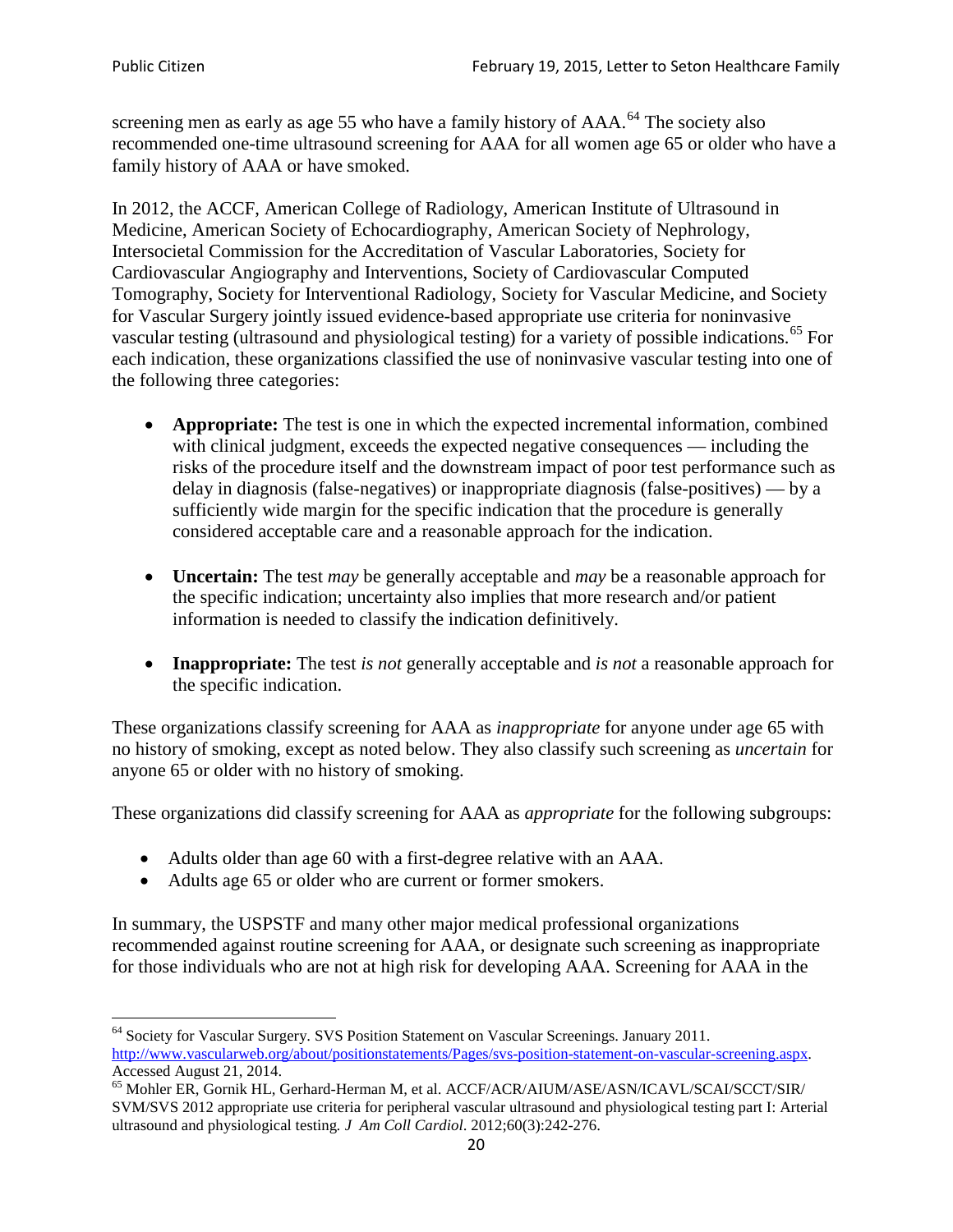general, asymptomatic population has *not* been shown to significantly improve clinical outcome and is likely to do more harm than good.

## **D. Peripheral Arterial Disease Test:**

The Life Line Screening online promotional materials state:<sup>[66](#page-20-0)</sup>

Peripheral Arterial Disease (PAD), more commonly known as hardening of the arteries, affects about eight million Americans. It is a condition in which the large and mediumsized arteries supplying blood to the legs become narrow or clogged, constricting the flow of blood. PAD is caused by atherosclerosis, a gradual process in which cholesterol and scar tissue build up, forming a substance called plaque that clogs the artery. PAD not only causes pain and disability, it also is associated with a much higher risk of heart disease. …

Peripheral Arterial Disease Screening

o A quick, easy and non-invasive procedure, PAD screening is done by using the ankle-brachial index (ABI). After removing your socks and shoes, you will have pressure cuffs placed around your upper arms and ankles. A small ultrasound device will then measure the systolic blood pressure in your limbs. …

Who should have a peripheral arterial disease screening?

• Anyone with risk factors

How often should I get a peripheral arterial disease screening?

• Annually

In 2012, the ACCF, American College of Radiology, American Institute of Ultrasound in Medicine, American Society of Echocardiography, American Society of Nephrology, Intersocietal Commission for the Accreditation of Vascular Laboratories, Society for Cardiovascular Angiography and Interventions, Society of Cardiovascular Computed Tomography, Society for Interventional Radiology, Society for Vascular Medicine, and Society for Vascular Surgery jointly issued evidence-based appropriate use criteria for noninvasive vascular testing (ultrasound and physiological testing) for a variety of possible indications. These appropriate use criteria identify the following as the only appropriate indications for lower extremity artery testing with ABI: patients with diminished pulses, femoral bruit, age greater than 50 with diabetes or smoking, or age greater than 70, which is consistent with ACC/AHA PAD guidelines. The evaluation with ABI for those younger than 50 and those with diabetes was classified as uncertain.<sup>[67](#page-20-1)</sup>

<span id="page-20-0"></span><sup>&</sup>lt;sup>66</sup> Life Line Screening. Peripheral arterial disease screening. [http://www.lifelinescreening.com/What-We-Do/What-](http://www.lifelinescreening.com/What-We-Do/What-We-Screen-For/Peripheral-Arterial-Disease)[We-Screen-For/Peripheral-Arterial-Disease.](http://www.lifelinescreening.com/What-We-Do/What-We-Screen-For/Peripheral-Arterial-Disease) Accessed January 9, 2015.<br><sup>67</sup> Mohler ER, Gornik HL, Gerhard-Herman M, et al. ACCF/ACR/AIUM/ASE/ASN/ICAVL/SCAI/SCCT/SIR/

<span id="page-20-1"></span>SVM/SVS 2012 appropriate use criteria for peripheral vascular ultrasound and physiological testing part I: Arterial ultrasound and physiological testing. *J Am Coll Cardiol*. 2012;60(3):242-276.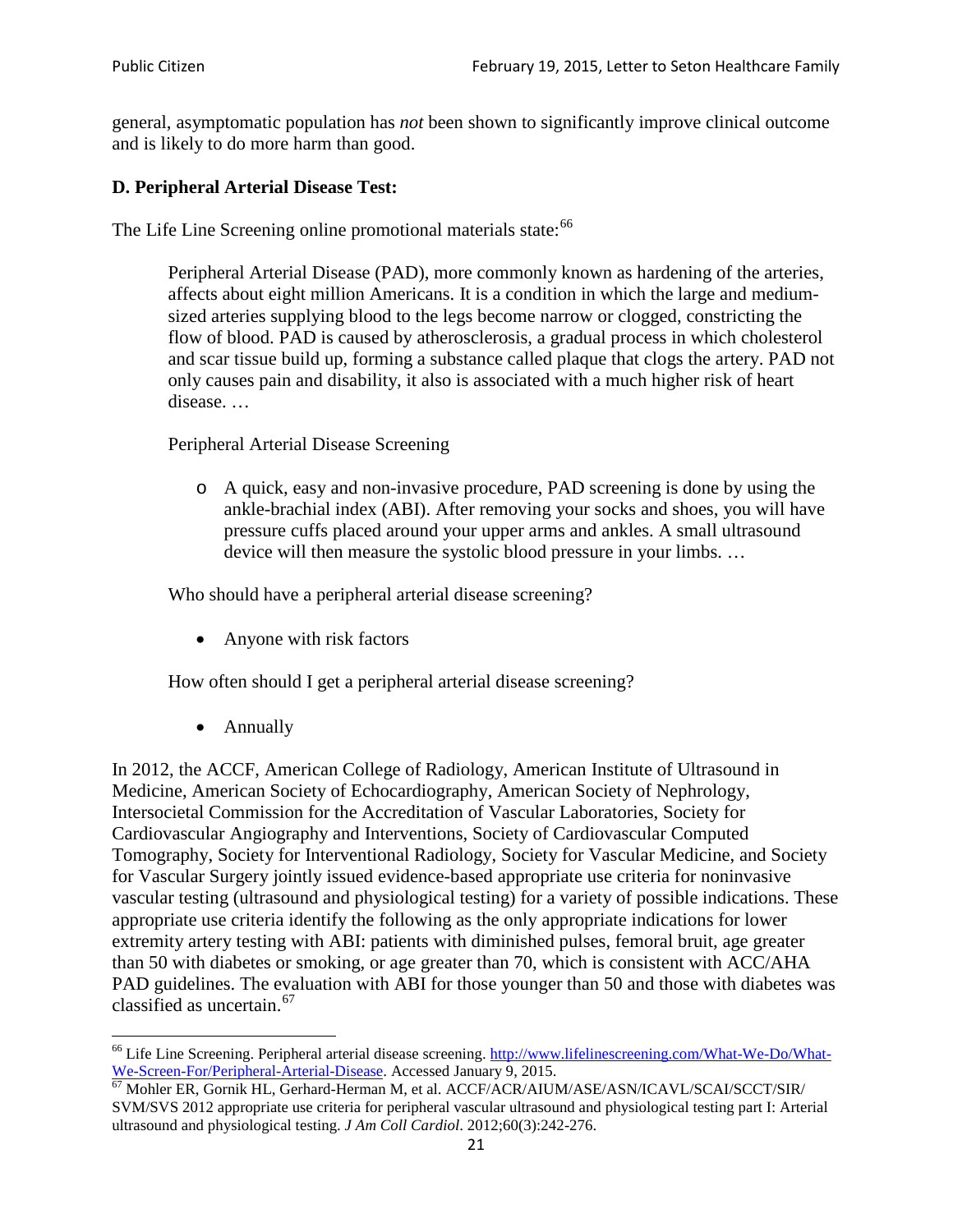In 2013, the USPSTF, based on a systematic review of the scientific literature,<sup>[68](#page-21-0)</sup> issued a grade I statement on ABI testing, concluding that the current evidence is *insufficient* to assess the balance of benefits and harms of screening for peripheral artery disease and cardiovascular disease risk assessment with ABI in adults.<sup>[69](#page-21-1)</sup> In making this statement, the USPSTF noted the following regarding its assessment of the possible benefits and harms of ABI screening:

### **Benefits of Detection and Early Treatment**

The USPSTF found no evidence that screening for and treatment of PAD in asymptomatic patients leads to clinically important benefits. It also reviewed the potential benefits of adding the ABI to the Framingham Risk Score (FRS) and found evidence that this results in some patient risk reclassification; however, how often the reclassification is appropriate or whether it results in improved clinical outcomes is not known.

Determining the overall benefit of ABI testing requires not only evidence on appropriate risk reclassification but also evidence that this reclassification leads to treatments shown to improve clinical outcomes. One randomized trial found that aspirin did not reduce [cardiovascular disease] events in patients with a low ABI. No studies assessed the effect of lipid-lowering therapy or other cardiovascular risk reduction interventions in patients with asymptomatic PAD and no known diagnosis of [cardiovascular disease] or diabetes. The USPSTF found inadequate evidence that early treatment of screen-detected PAD leads to improvement in clinical outcomes.

#### **Harms of Detection and Early Treatment**

The USPSTF found no studies addressing the magnitude of harms of screening for PAD with the ABI; however, the direct harms to the patient of screening itself, beyond the time needed for the test, are probably minimal. Other harms resulting from testing may include false-positive results, exposure to gadolinium or contrast dye if magnetic resonance angiography (MRA) or computed tomography angiography (CTA) is used to confirm diagnosis, anxiety, labeling, and opportunity costs.

The USPSTF found inadequate evidence on the harms of early treatment of screendetected PAD. One study showed that low-dose aspirin treatment in asymptomatic patients with a low ABI may increase bleeding. Additional harms associated with treatment include use of unnecessary medications (or higher doses) and their resulting adverse effects and discontinuation of medications known to be effective in patients with established coronary artery disease (CAD) if the patient is reclassified to a lower risk category on the basis of a normal ABI.

We are not aware of any major medical professional organization that endorses such screening for peripheral vascular disease with ABI in the general asymptomatic population.

Moreover, treatment benefits for asymptomatic individuals with screen-detected PAD are not well established, and there appear to be no studies that directly assess the impact of screening

<span id="page-21-0"></span><sup>&</sup>lt;sup>68</sup> Lin JS, Olson CM, Johnson ES, Whitlock EP. The ankle-brachial index for peripheral artery disease screening and cardiovascular disease prediction among asymptomatic adults: A systematic evidence review for the U.S. Preventive Services Task Force. *Ann Intern Med.* 2013;159(5):333-341.<br><sup>69</sup> Moyer VA, U.S. Preventive Services Task Force. Screening for peripheral artery disease and cardiovascular

<span id="page-21-1"></span>disease risk assessment with the ankle–brachial index in adults: U.S. Preventive Service Task Force recommendation statement. *Ann Intern Med.* 2013;159(5):342-348.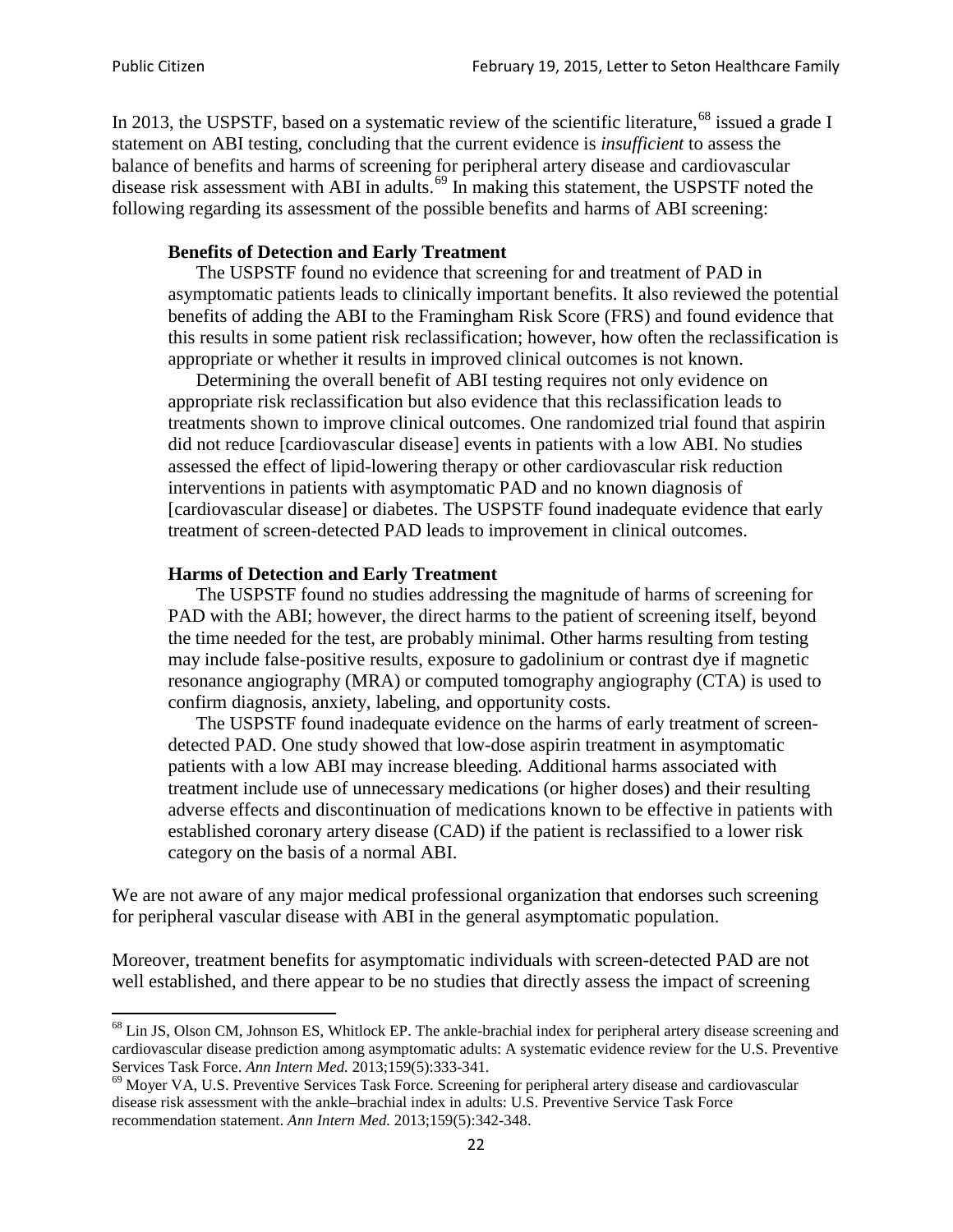unselected adults (or generally asymptomatic adults) with ABI on cardiovascular disease or PAD health outcomes.<sup>[70](#page-22-0)</sup>

## **E. Osteoporosis Screening/Bone Density Test**

The Life Line Screening online promotional materials state: $71$ 

Osteoporosis is a disease in which bone becomes extremely fragile. Bone is a complex living tissue that can be weakened by poor diet and lack of exercise.

As we age, bones begin to break down faster than new bone can be formed. Osteoporosis removes minerals from bones until they become so weak and brittle that they fracture very easily. Actions such as bending to pick up a newspaper, lifting a vacuum, or even coughing can cause a fracture. Some fractures, such as hip fractures, may require hospitalization or major surgery, and may result in disability or even death.

Screening for Osteoporosis

• An easy and painless procedure, an osteoporosis screening requires you to place your foot in an ultrasound device called a bone densitometer. This device then measures the bone mineral density [BMD] of your heel. The heel is measured because its bone is similar to that found in the hip, where fractures most often occur. …

Who should have an Osteoporosis screening?

• Anyone who has the risk factors associated with the disease ...

How often should I get an Osteoporosis screening?

• Annually

Several major medical professional organizations affirmatively recommend screening for osteoporosis in *certain high-risk individuals*, but we are not aware of any major medical professional organization that endorses such screening *annually* for any group of individuals.

In 2008, the American College of Physicians issued the following evidence-based recommendation for osteoporosis screening in men: $^{72}$  $^{72}$  $^{72}$ 

(1) Clinicians should periodically perform individualized assessment of risk factors for osteoporosis in older men (Grade: strong recommendation; moderate-quality evidence).

<span id="page-22-0"></span><sup>70</sup> [Lin JS,](http://www.ncbi.nlm.nih.gov/pubmed?term=Lin%20JS%5BAuthor%5D&cauthor=true&cauthor_uid=24156115) [Olson CM,](http://www.ncbi.nlm.nih.gov/pubmed?term=Olson%20CM%5BAuthor%5D&cauthor=true&cauthor_uid=24156115) [Johnson ES,](http://www.ncbi.nlm.nih.gov/pubmed?term=Johnson%20ES%5BAuthor%5D&cauthor=true&cauthor_uid=24156115) et al. *The Ankle Brachial Index for Peripheral Artery Disease Screening and Cardiovascular Disease Prediction in Asymptomatic Adults: A Systematic Evidence Review for the U.S. Preventive Services Task Force*. Rockville, MD: Agency for Healthcare Research and Quality; 2013.<br>http://www.ncbi.nlm.nih.gov/books/NBK164524. Accessed December 29, 2014.

<span id="page-22-1"></span> $\frac{1}{71}$  Life Line Screening. Osteoporosis screening/bone density test. [http://www.lifelinescreening.com/What-We-](http://www.lifelinescreening.com/What-We-Do/What-We-Screen-For/Osteoporosis) $\frac{Do/What-We-Screen-For/Osteoporosis}{72}$  Qaseem A, Snow V, Shekelle P, et al. Screening for osteoporosis in men: A clinical practice guideline from the

<span id="page-22-2"></span>American College of Physicians. *Ann Intern Med*. 2008;148(9):680-4.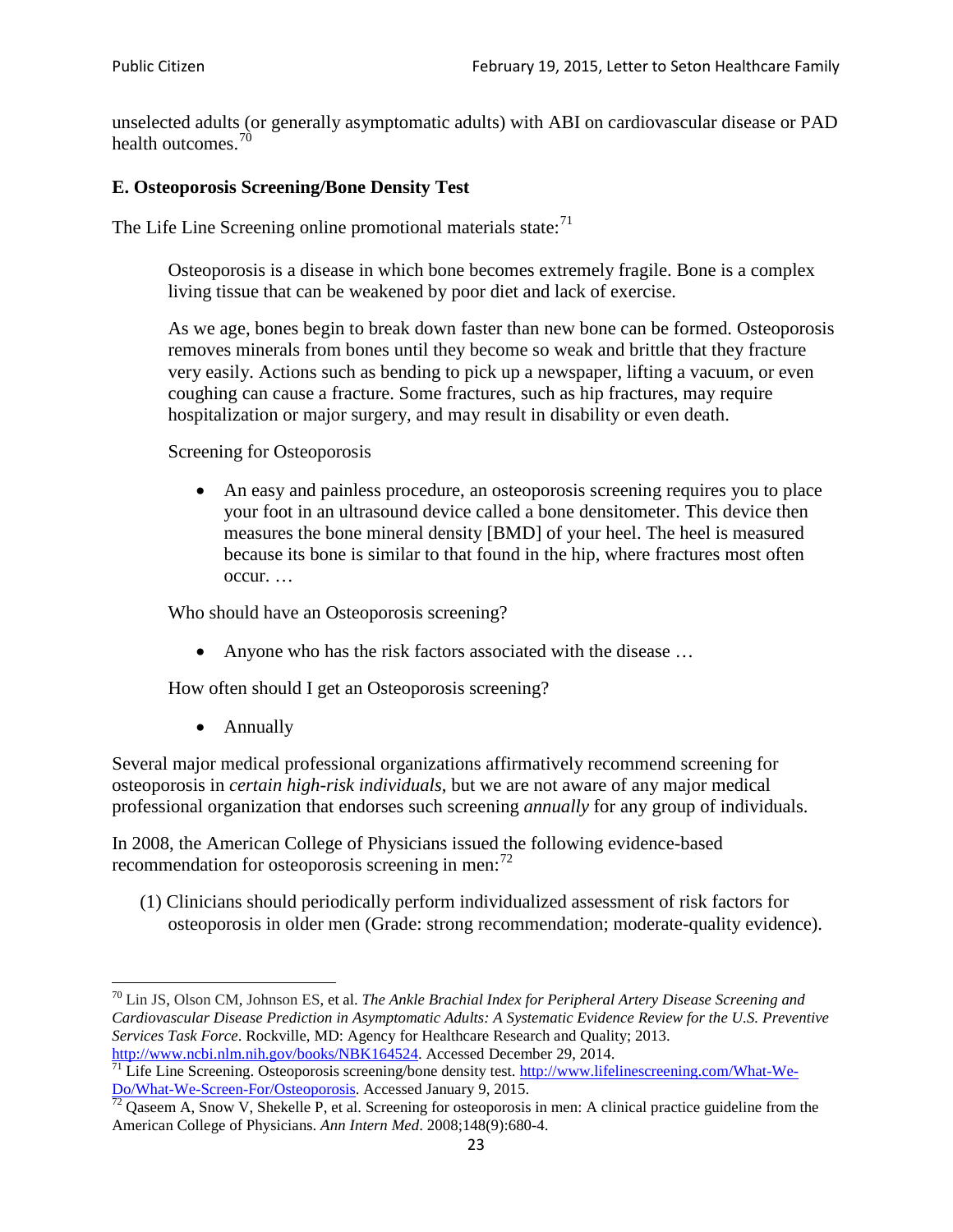A careful assessment of risk for osteoporosis in men is important. The appropriate age to start risk assessment is uncertain. However, by age 65 years, at least 6% of men have DXA [dual-energy X-ray absorptiometry]-determined osteoporosis, therefore, assessment of risk factors before this age is reasonable. Factors that increase the risk for osteoporosis in men include age (>70 years), low body weight (body mass index <20 to 25 kg/m2), weight loss  $\langle$  >10% [compared with the usual young or adult weight or weight loss in recent years]), physical inactivity (participates in no physical activities on a regular basis [walking, climbing stairs, carrying weights, housework, or gardening]), corticosteroid use, androgen deprivation therapy, and previous fragility fracture. Risk assessments should be updated periodically for men who choose not to be screened.

(2) Clinicians should obtain DXA for men who are at increased risk for osteoporosis and are candidates for drug therapy (Grade: strong recommendation; moderate-quality evidence).

Bone density measurement with DXA is the accepted reference standard for diagnosing osteoporosis in men. Men who are at increased risk for osteoporosis are candidates for DXA. Little evidence about alternatives to DXA exists. The 2 most studied methods are quantitative ultrasonography (usually of the calcaneus) and the OST [Osteoporosis Self-Assessment Tool]. Available evidence indicates that neither alternative is sufficiently sensitive or specific at predicting DXA-determined bone mass to be recommended as a substitute for DXA. Although 1 study has demonstrated a strong relationship between calcaneal ultrasonography and subsequent fracture, until treatment trials establish the effectiveness of therapy for osteoporosis diagnosed by ultrasonography rather than DXA, the role of ultrasonography in initiating therapy remains uncertain. No studies have evaluated the optimal intervals for repeated screening by using BMD measurement with DXA.

The evidence review showed that calcaneal ultrasonography predicts DXA-determined osteoporosis only modestly well. However, more important, it was a strong predictor of fracture in men. This may be because ultrasonography identifies other bone properties, such as bone quality, which may not be identified on DXA. Because treatment trials have not measured the effectiveness of therapy for osteoporosis diagnosed by ultrasonography rather than DXA, the role of ultrasonography in diagnosis remains uncertain.

In 2011, the USPSTF issued the following updated evidence-based recommendations for osteoporosis screening:<sup>[73](#page-23-0)</sup>

(1) A grade B recommendation for screening for osteoporosis in women aged 65 years or older and in younger women whose fracture risk is equal to or greater than that of a 65 year-old white woman who has no additional risk factors. In making this a grade B recommendation, the USPSTF offered the following rationale:

> No controlled studies have evaluated the effect of screening for osteoporosis on fracture rates or fracture-related morbidity or mortality.

<span id="page-23-0"></span><sup>&</sup>lt;sup>73</sup> U.S. Preventive Services Task Force. Screening for osteoporosis: U.S. Preventive Services Task Force recommendation statement. *Ann Intern Med*. 2011;154(5):356-364.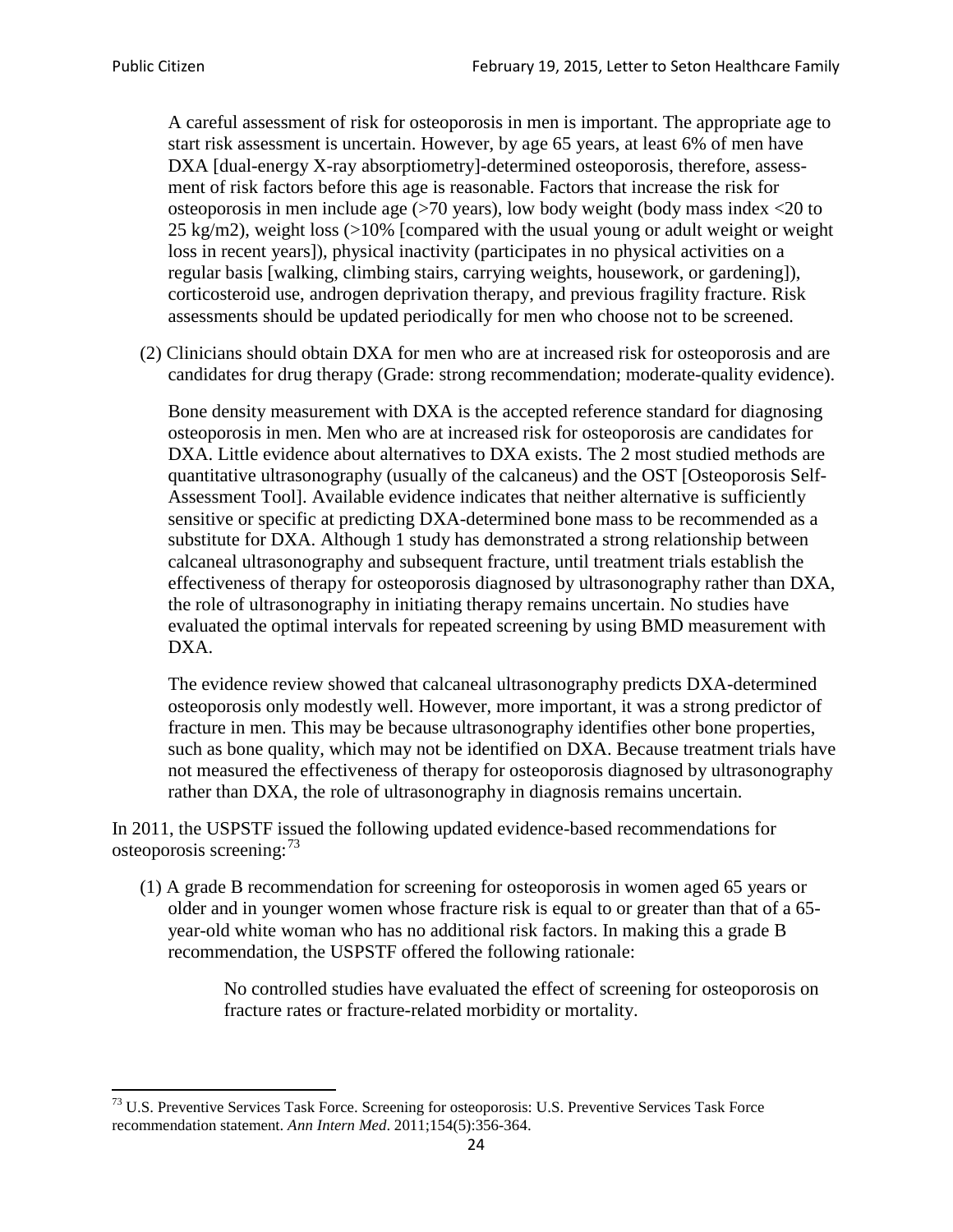In postmenopausal women who have no previous osteoporotic fractures, the USPSTF found convincing evidence that drug therapies reduce the risk for fractures. In women aged 65 years or older and in younger women whose fracture risk is equal to or greater than that of a 65-year-old white woman who has no additional risk factors, the USPSTF judged that the benefit of treating screeningdetected osteoporosis is at least moderate.

(2) An I statement concluding that the current evidence is insufficient to assess the balance of benefits and harms of screening for osteoporosis in men.

> Because of the lack of relevant studies, the USPSTF found inadequate evidence that drug therapies reduce the risk for fractures in men who have no previous osteoporotic fractures. The USPSTF identified the absence of randomized trials of primary fracture prevention in men who have osteoporosis as a critical gap in the evidence.

The USPSTF concludes that for men, evidence of the benefits of screening for osteoporosis is lacking and the balance of benefits and harms cannot be determined.

In discussing how often women should be screened for osteoporosis, the USPSTF noted the following: $74$ 

The potential value of rescreening women whose initial screening test did not detect osteoporosis is to improve fracture risk prediction. Evidence is lacking about optimal intervals for repeated screening and whether repeated screening is necessary in a woman with normal BMD. Because of limitations in the precision of testing, a minimum of 2 years may be needed to reliably measure a change in BMD; however, longer intervals may be necessary to improve fracture risk prediction. A prospective study of 4124 women aged 65 years or older found that neither repeated BMD measurement nor the change in BMD after 8 years was more predictive of subsequent fracture risk than the original measurement.

In 2012, the American College of Obstetricians and Gynecologists (ACOG) issued the following updated evidence-based recommendations on screening women for osteoporosis:<sup>[75](#page-24-1)</sup>

Bone density screening for women should begin at age 65 years. DXA absorptiometry screening can be used selectively for women younger than 65 years if they are postmenopausal and have other significant risk factors for osteoporosis or fracture.

Regarding how often women should be screened for osteoporosis, the ACOG recommended the following: $^{76}$  $^{76}$  $^{76}$ 

(1) In the absence of new risk factors, DXA screening should not be performed more frequently than every 2 years.

<span id="page-24-2"></span><span id="page-24-1"></span><span id="page-24-0"></span><sup>74</sup> *Ibid.* <sup>75</sup> American College of Obstetricians and Gynecologists. Osteoporosis. September 17, 2012. [http://www.guideline.gov/content.aspx?id=38413#Section420.](http://www.guideline.gov/content.aspx?id=38413#Section420) Accessed January 7, 2015.<br><sup>76</sup> *Ibid.*